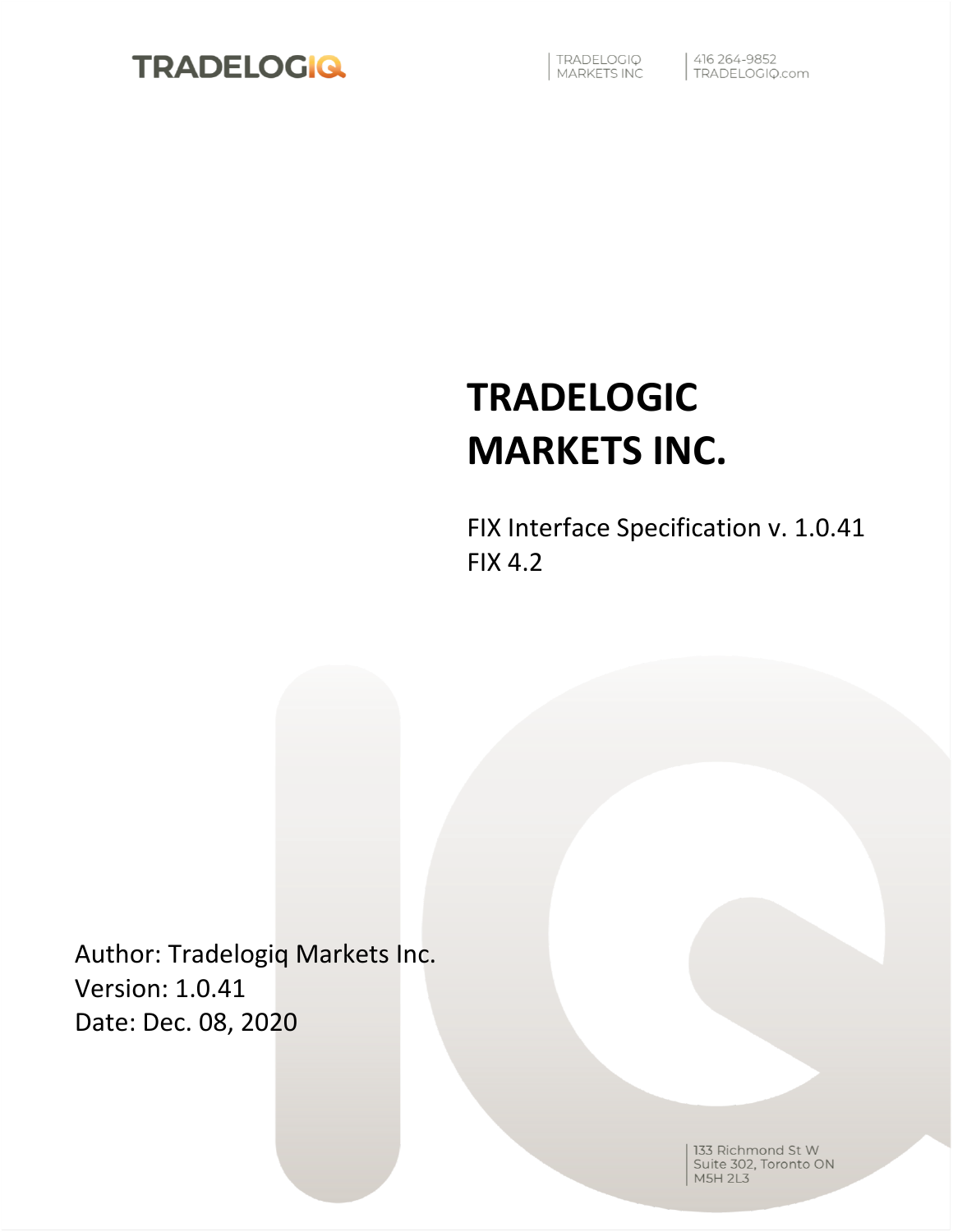### **TABLE OF CONTENTS**

| 133 Richmond St W<br>| Suite 302, Toronto ON<br>| M5H 2L3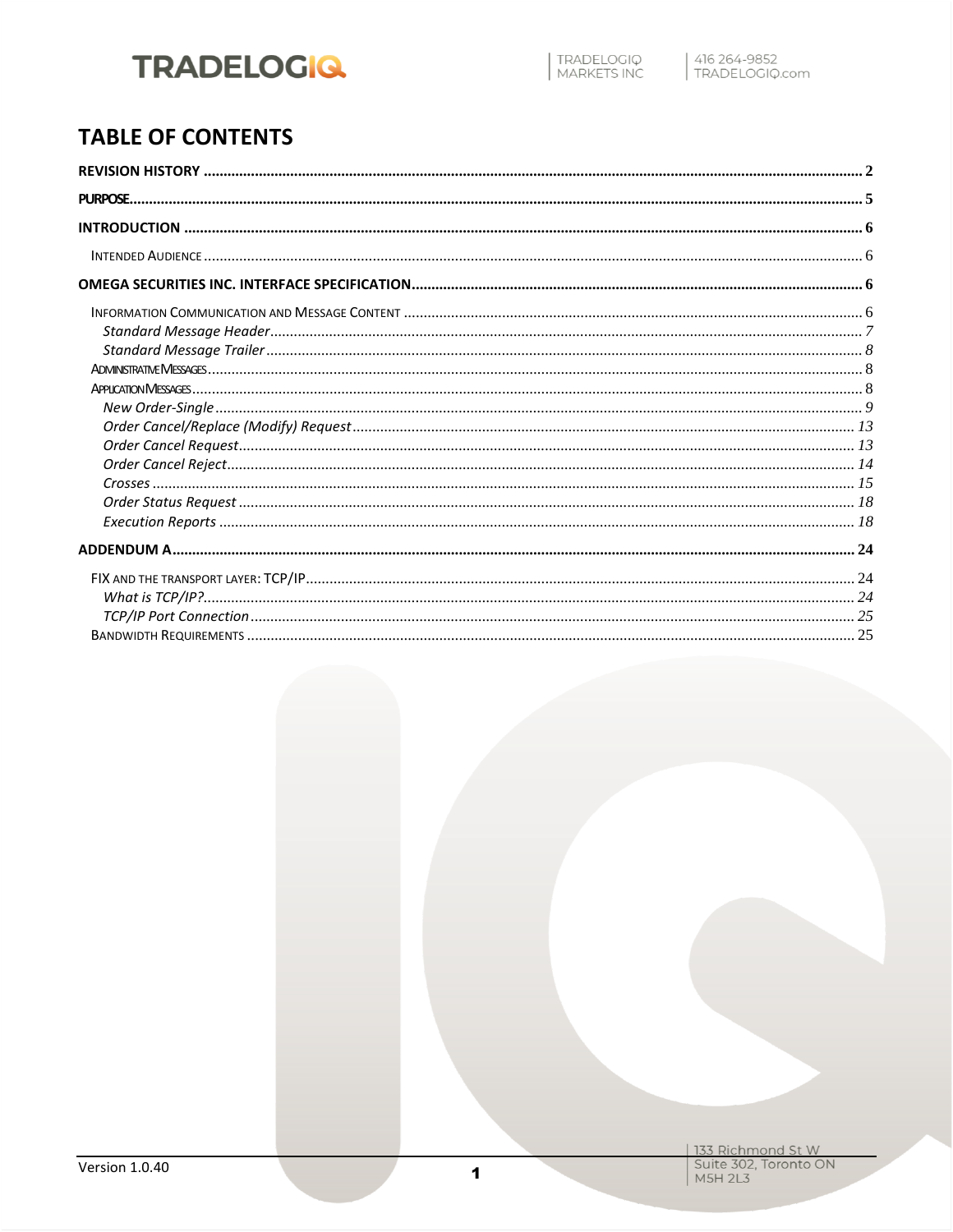# **TRADELOGIO.**

### <span id="page-2-0"></span>Revision History

| <b>Date</b>                            | Version |                                                                                                                                                                                                                                                                                                                                                    | Author              |
|----------------------------------------|---------|----------------------------------------------------------------------------------------------------------------------------------------------------------------------------------------------------------------------------------------------------------------------------------------------------------------------------------------------------|---------------------|
|                                        |         | <b>Description</b>                                                                                                                                                                                                                                                                                                                                 |                     |
|                                        |         |                                                                                                                                                                                                                                                                                                                                                    |                     |
| August 13, 2007                        | 1.0.8   | <b>First Public Release</b>                                                                                                                                                                                                                                                                                                                        | Norman Bates        |
| September 28, 2007                     | 1.0.9   | Added FIX Tags required for Compliance and Reporting                                                                                                                                                                                                                                                                                               | <b>NB</b>           |
| October 12, 2007                       | 1.0.10  | Drop SymbolSfx(65), now use Symbol dot-suffix notation                                                                                                                                                                                                                                                                                             | <b>NB</b>           |
| October 18, 2007                       | 1.0.11  | Added Execution Report ExecRefID(19) to the document                                                                                                                                                                                                                                                                                               | <b>NB</b>           |
| November 19, 2007                      | 1.0.12  | Removed ITCH2.0a section, modified ITCH3.0 to 10-char symbols and<br>added UMIRInventoryMatchFlag to the Execution Report                                                                                                                                                                                                                          | <b>NB</b>           |
| March 22, 2008                         | 1.0.13  | Added OnBehalfOf and DeliverTo Tags to Header, Executing Exchange.                                                                                                                                                                                                                                                                                 | <b>NB</b>           |
| August 15, 2008                        | 1.0.14  | Added Program Trades (6755) to New Order - Single, Program<br>٠<br>Trades (6755) and Wash Trades (6777) to Execution Reports<br>Changed UMIRInventoryClientMatch (6752) in Execution Reports<br>٠<br>to tag 6776                                                                                                                                   | <b>Raymond Tung</b> |
| September 18, 2008<br>October 15, 2008 | 1.0.15  | In ITCH, added Message Type 'B' for Trade Busts.<br>٠<br>Added SecondaryOrderID (198) to Execution Reports<br>٠<br>Added Protection (6820) and ProtectionPriceImprovement<br>٠<br>(6821) to New Order - Single<br>Changed Anonymous from Tag 7012 to Tag 6761 in New Order -<br>٠<br>Single and added tag to Execution Report                      | <b>RT</b>           |
| November 3, 2008                       | 1.0.16  | Added tag SecurityExchange (207) to New Order - Single<br>٠<br>Added tags SecurityIDSource (22), SecurityID (48), and<br>٠<br>SecurityExchange (207) to Execution Report                                                                                                                                                                           | <b>RT</b>           |
| January 8, 2009                        | 1.0.17  | Updated ITCH specification with:<br>٠<br>Starting sequence # in Login Request Packet changed from '0' to<br>٠<br>1'.<br>Changed the Execbroker length from 4 characters to 3.<br>٠<br>Changed the Execbroker value from 'OMG' to a numerical value.<br>٠<br>Added a Reserved field with offset 40 and length 1 after the<br>٠<br>Execbroker field. | <b>RT</b>           |
| April 20, 2009                         | 1.0.18  | Correction - For FIX tag OrdStatus (39), added value "9" for<br>٠<br>suspended<br>Added tag UMIRBypass (6791) to New Order - Single<br>٠<br>Added tag UMIRBypass (6791) to Execution Report<br>٠                                                                                                                                                   | <b>RT</b>           |
| January 12, 2010                       | 1.0.20  | Remove ITCH and Soup specifications from the document to make this FIX<br>specification only.                                                                                                                                                                                                                                                      | <b>RT</b>           |
| July 2, 2010                           | 1.0.21  | Added notes in description for Tag 100.<br>٠<br>Added Functional support for Tag 6820, 6821 to comply with<br>٠<br>order protection rule.                                                                                                                                                                                                          | <b>RT</b>           |
| May 23, 2011                           | 1.0.22  | Updated values for Tag 30<br>٠                                                                                                                                                                                                                                                                                                                     | <b>RT</b>           |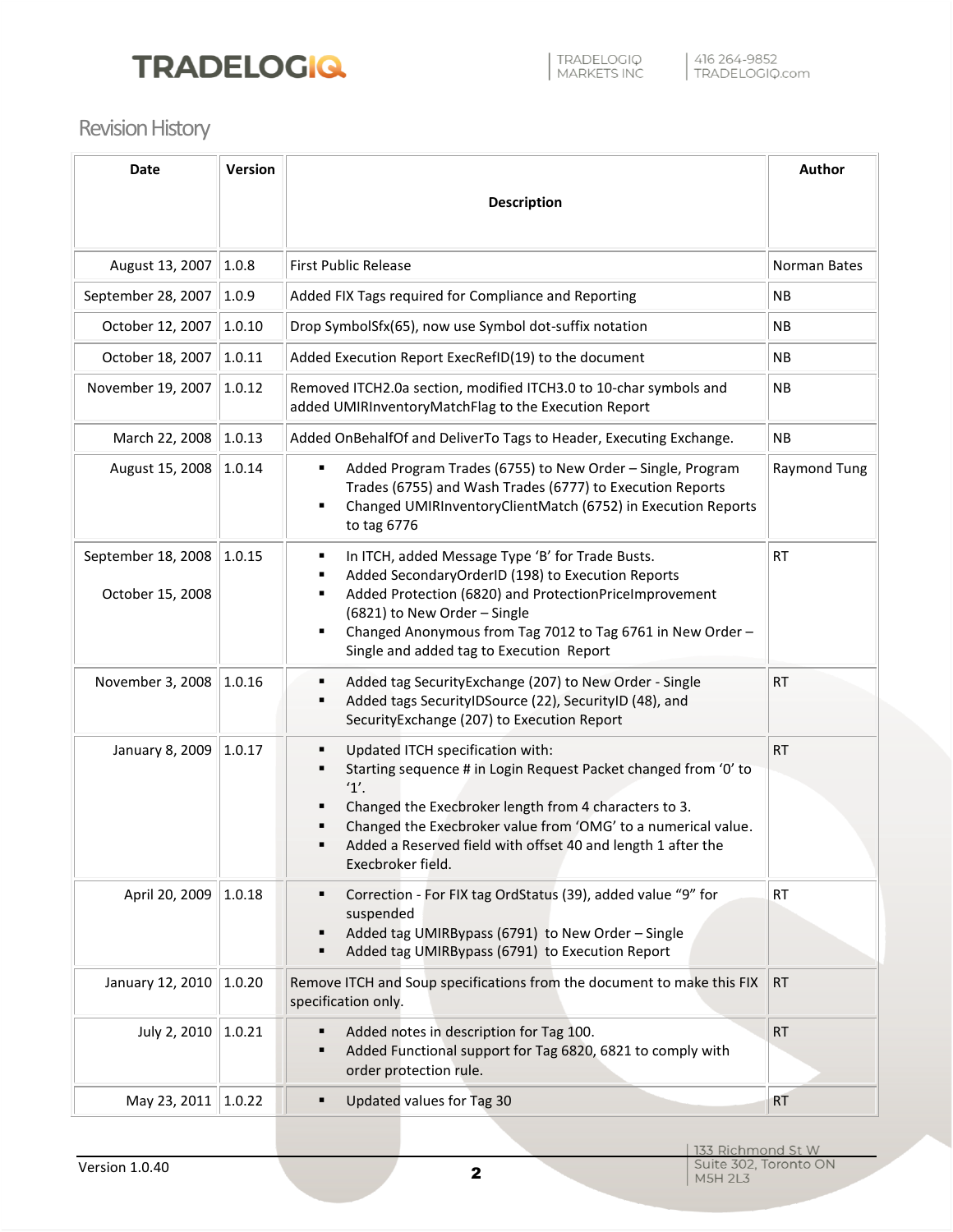

| July 12, 2012           | 1.0.23 | Added ShortMarkingExempt marker (7729)<br>٠<br><b>Added Section for Crosses</b><br>Updated values for Tag 54<br>Updated values for Tag 30<br>Updated values for Tag 207<br>Added Tag 375 for ContraBroker<br>Added Tag 41 to Execution Report (Missing in error)                                                                                                                                                                                                                                                                 | RT                       |
|-------------------------|--------|----------------------------------------------------------------------------------------------------------------------------------------------------------------------------------------------------------------------------------------------------------------------------------------------------------------------------------------------------------------------------------------------------------------------------------------------------------------------------------------------------------------------------------|--------------------------|
| March 4, 2013           | 1.0.24 | Added Peg Orders<br>٠<br>Added ActiveOnMarket (6889)<br>Added PostOnMarket (6888)                                                                                                                                                                                                                                                                                                                                                                                                                                                | <b>RT</b>                |
| August 1, 2013          | 1.0.24 | Include references to Lynx ATS<br>٠<br>Updated description under Visible (9479) tag to specify mid-point<br>٠                                                                                                                                                                                                                                                                                                                                                                                                                    | $\overline{\mathsf{RT}}$ |
|                         |        | pegs are the only hidden order currently supported                                                                                                                                                                                                                                                                                                                                                                                                                                                                               |                          |
| June 10, 2014           | 1.0.25 | General cleanup and corrections<br>٠                                                                                                                                                                                                                                                                                                                                                                                                                                                                                             |                          |
| June 20, 2014           | 1.0.26 | Added Tag 12 for Commission<br>٠<br>Added Tag 13 for CommType                                                                                                                                                                                                                                                                                                                                                                                                                                                                    | RT                       |
| September 3, 2015       | 1.0.27 | Added Tag 7713 for NoTradeFeat<br>٠<br>Added Tag 7714 for NoTradeKey<br>Added Tag 7715 for NoTradeOrd<br>٠<br>Added Tag 7716 for NoTradeVol<br>Added Tag 7717 for NoTradePrice<br>■<br>Added Tag 7733 for SelfTrade<br>٠                                                                                                                                                                                                                                                                                                         | RT                       |
| June 23 2017            | 1.0.28 | Tag 6750 (AccountType) = BU (Bundled Order)<br>п<br>Tag 6832 (BuyAccountTypeId) = BU (Bundled Order)<br>п<br>Tag 6837 (SellAccountTypeId) = BU (Bundled Order)<br>$\blacksquare$<br>Tag 6773 (CrossType) = D (Derivative Related Cross)<br>٠<br>Removed primary peg<br>Removed market peg<br>٠<br>Removed 6749 (nomatch ID)<br>٠<br>Removed 211 (peg difference)<br>п<br>Removed TMXS value for tag 30<br>п                                                                                                                      | TB                       |
| March 09, 2020   1.0.29 |        | Added Tag 21 on Execution Report<br>п<br>Added Tag 6820 on Execution Report<br>Added Tag 6821 on Execution Report<br>п<br>Added Tag 6831 on Execution Report - Crosses<br>п<br>Added Tag 7729 on Execution Report and Crosses<br>$\blacksquare$<br>Added possible value "D" on Tag 6773 on Execution Report<br>п<br>Added possible value "M" on Tag 18 on Execution Report<br>п<br>Added value "M" on Tag 18 on New Order-Single Request<br>$\blacksquare$<br>Added possible value "2" on Tag 102 on Order Cancel<br>٠<br>Reject | MP                       |
| April 30, 2020          | 1.0.30 | Added notes on Cross Order Behavior<br>$\blacksquare$                                                                                                                                                                                                                                                                                                                                                                                                                                                                            | <b>MP</b>                |
| November 17, 2020       | 1.0.31 | Added value "N" on tag 6791 on Crosses<br><b>Updated Cross Description</b>                                                                                                                                                                                                                                                                                                                                                                                                                                                       | <b>MP</b>                |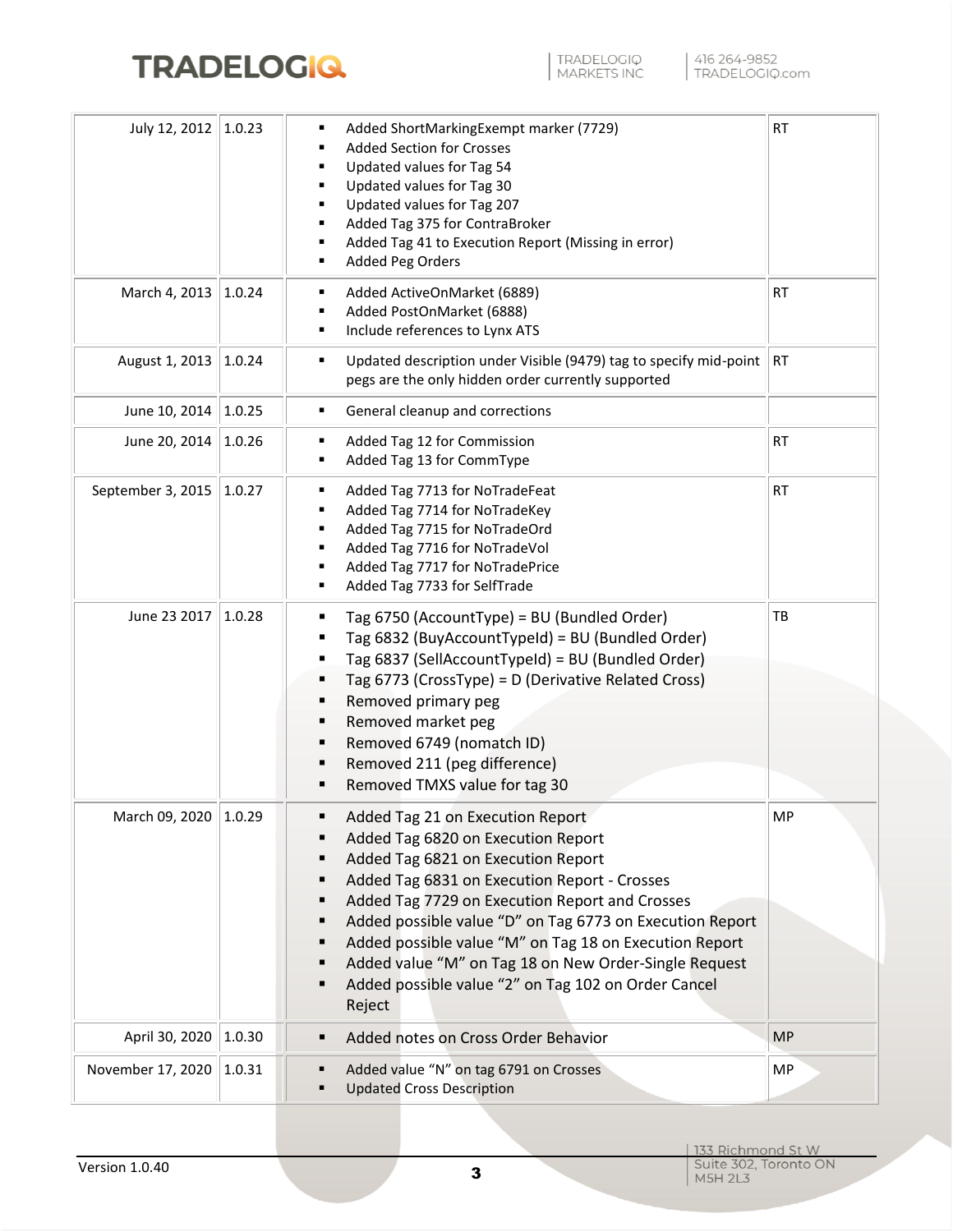| December 8, 2020 | 1.0.41 | <b>New Single Order Request:</b><br>ш                        | <b>SM</b> |
|------------------|--------|--------------------------------------------------------------|-----------|
|                  |        | Added Tag(s): CustomerAccount(8025),                         |           |
|                  |        | OrderOrigination(1724), CustomerLEI(8027), BrokerLEI(8028),  |           |
|                  |        | RoutingArrangementIndicator(2883), AlgorithmID(8026),        |           |
|                  |        | Added new value 'MC' to UMIRAccountTypeId (6750)             |           |
|                  |        | Crosses:                                                     |           |
|                  |        | Added Tag(s): BuyAlgorithmID(20203), SellAlgorithmID(20204), |           |
|                  |        | BuyBrokerLEI(20207), SellBrokerLEI(20208),                   |           |
|                  |        | BuyCustomerAccount(20201), SellCustomerAccount(20202),       |           |
|                  |        | BuyCustomerLEI(20205), SellCustomerLEI(20206),               |           |
|                  |        | BuyOrderOrigination(20209), SellOrderOrigination(20210),     |           |
|                  |        | BuyRoutingArrangementIndicator(20211),                       |           |
|                  |        | SellRoutingArrangementIndicator(20212                        |           |
|                  |        | Added new value 'MC' to BuyAccountTypeId (6832) and          |           |
|                  |        | SellAccountTypeId (6837)                                     |           |
|                  |        | <b>Execution Reports</b><br>ш                                |           |
|                  |        | Added Tag(s): CustomerAccount(8025) OrderOrigination(1724)   |           |
|                  |        | CustomerLEI(8027) BrokerLEI(8028)                            |           |
|                  |        | RoutingArrangementIndicator(2883) AlgorithmID(8026)          |           |
|                  |        | Added new value 'MC' to UMIRAccountTypeId (6750)             |           |
|                  |        | <b>Execution Reports</b>                                     |           |
|                  |        | <b>Crosses</b>                                               |           |
|                  |        | Added new value 'MC' to BuyAccountTypeId (6832) and          |           |
|                  |        | SellAccountTypeId (6837)                                     |           |

| 133 Richmond St W<br>| Suite 302, Toronto ON<br>| M5H 2L3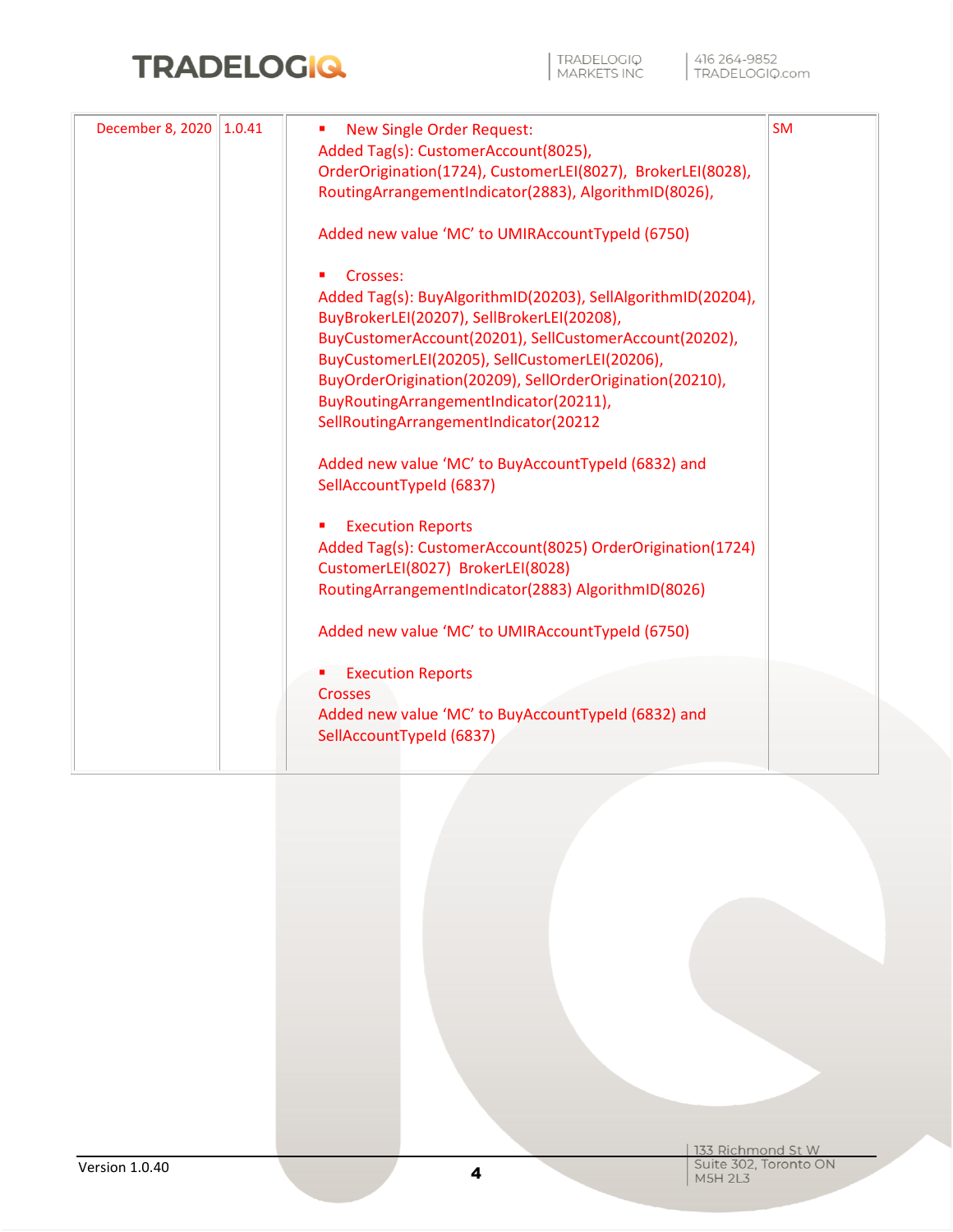

TRADELOGIQ<br>MARKETS INC

#### <span id="page-5-0"></span>Purpose

The purpose of this Interface Protocol Specification is to provide a reference for participants to develop and interface their trading systems with Omega Securities Inc (Omega, OSI), operating Omega ATS and Lynx ATS.

Subscribers are encouraged to review additional literature and the full text of the Omega Securities Inc Subscriber Manual located at website address: [http://omegaats.com/specifications-policies-and-forms.](http://omegaats.com/specifications-policies-and-forms)

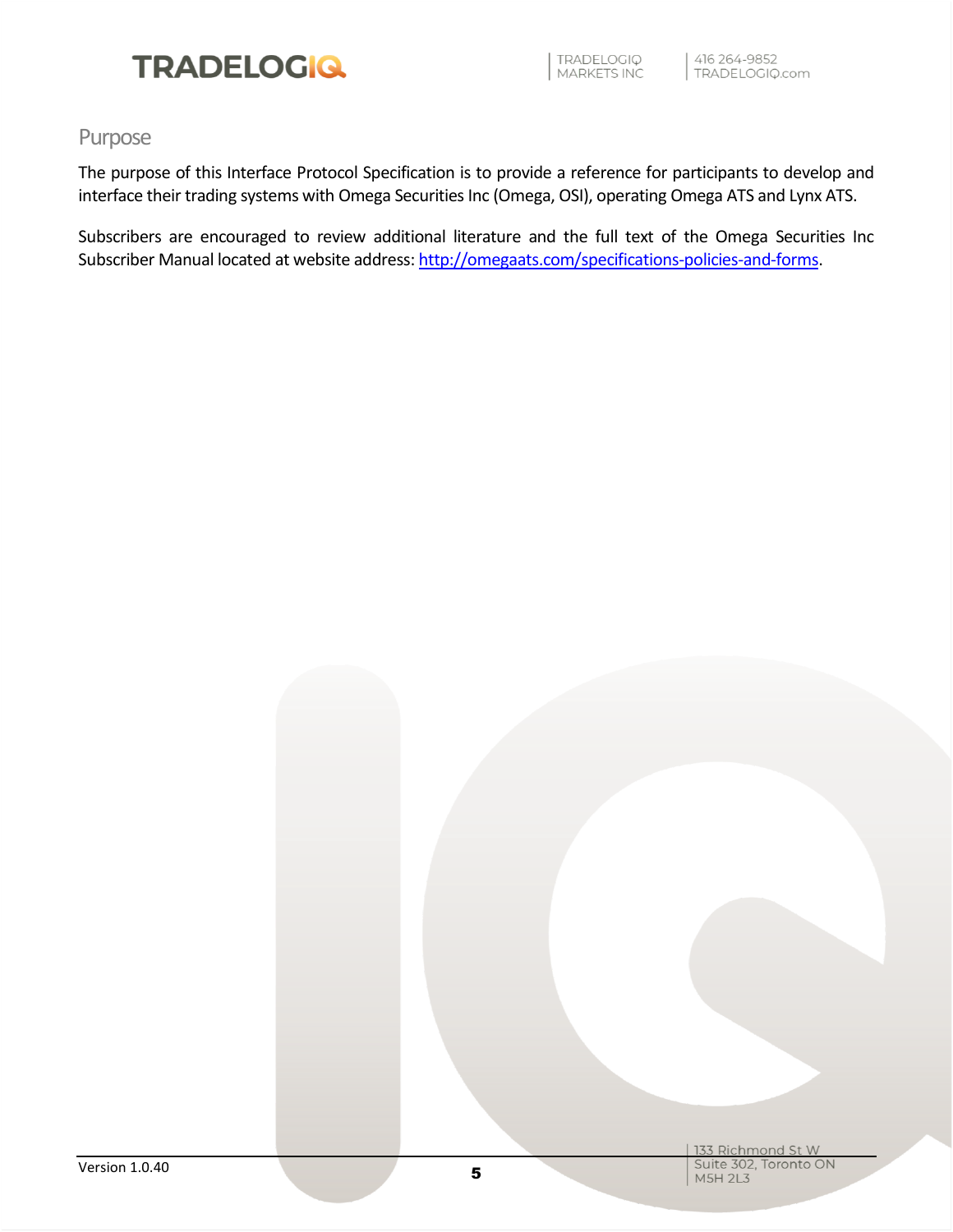#### <span id="page-6-0"></span>**Introduction**

Omega Securities Inc. support the Financial Information Exchange (FIX) Protocol for subscribers to submit order and execute trades on Omega ATS and Lynx ATS.

The FIX Protocol manages and maintains sessions and their state by the exchange of Administrative and Application Messages. The remainder of this document provides the detailed definition of these messages' fields and their formats.

This specification is a supplement to the general FIX Protocol specification, originally developed and currently maintained by the FIX Technical Committee, receiving direction from International Steering Committees, its Global Steering Committee and various Financial Industry Working Groups. The organization's home and additional details on the FIX specification may be found a[t http://www.fixprotocol.org.](http://www.fixprotocol.org/)

#### <span id="page-6-1"></span>Intended Audience

This document has been developed for the technical audience of system level interface design engineers, software developers and system operation support personnel.

#### <span id="page-6-2"></span>Omega Securities Inc.Interface Specification

The Omega Securities Inc. Interface FIX Specification is defined herein. This is a working document, the latest and most recent Revision of which is online and may be downloaded from:

#### [http://www.omegaats.com](http://www.omegaats.com/)

#### <span id="page-6-3"></span>**Information Communication and Message Content**

The FIX communication protocol provides for the asynchronous exchange of command and status messages and is implemented in the form of Request and Response packets used for information exchange between clients and the Omega ATS and Lynx ATS servers.

All FIX messages adhere to a general message format specification, in that they consist of:

- Standard Header
- Specialized Content (Request/Response) of an Administrative or Application Message
- **Standard Footer**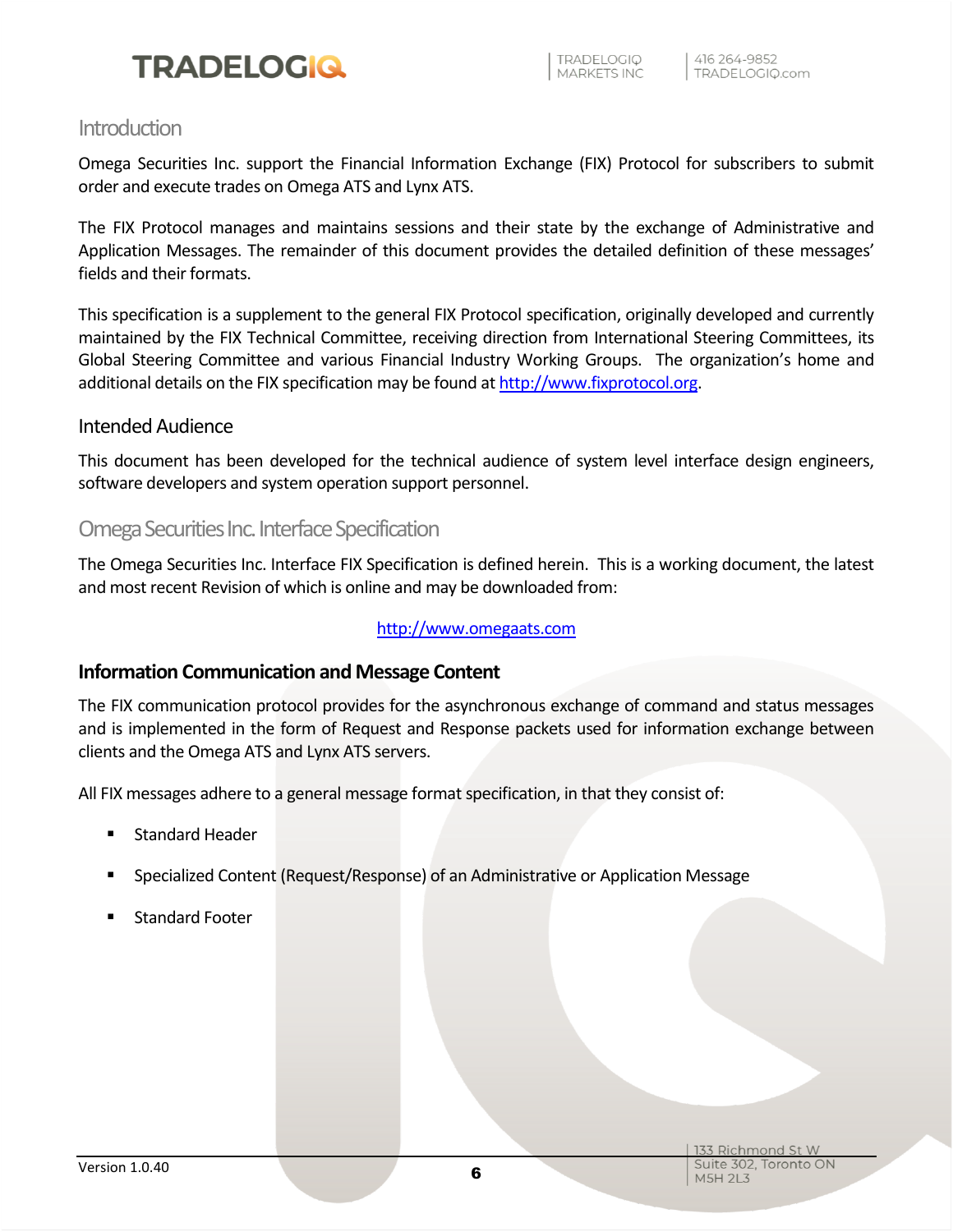#### <span id="page-7-0"></span>**Standard Message Header**

The following fields are supported in the Message Header.

#### **Standard Message Header**

| <b>Tag</b> | <b>Field Name</b>   | <b>Data Type</b> | Req'd        | <b>Comments</b>                                                                                                                                                                  |
|------------|---------------------|------------------|--------------|----------------------------------------------------------------------------------------------------------------------------------------------------------------------------------|
| 8          | BeginString         | String           | Υ            | <b>FIX.4.2</b><br>Note: always unencrypted, this field must be the first<br>field in the message                                                                                 |
| 9          | BodyLength          | Int              | Y            | Note: always unencrypted, this field must be the<br>second field in the message                                                                                                  |
| 35         | MsgType             | String           | Ý            | Note: always unencrypted, this field must be the<br>third field in the message                                                                                                   |
| 49         | SenderCompID        | String           | Ý            | Service Provider ID (Subscriber Firm)                                                                                                                                            |
| 56         | <b>TargetCompID</b> | <b>String</b>    | Ý            | Assigned receiving firm identifier (Omega Securities<br>$Inc.$ ):<br>Always = "OMEG"                                                                                             |
| 34         | MsgSeqNum           | Int              | Y            | Unique sequence identification number, unless<br>PossDupFlag = 'Y'                                                                                                               |
| 57         | TargetSubID         | String           | N            | Assigned value used to identify specific individual or<br>unit intended to receive message. "ADMIN" reserved<br>for administrative messages not intended for a<br>specific user. |
| 115        | OnBehalfOfCompID    | <b>String</b>    | Ν            | Trading partner Company ID used when sending<br>messages via 3 <sup>rd</sup> party.                                                                                              |
| 116        | OnBehalfOfSubID     | String           | Ν            | Trading partner Sub ID used when sending messages<br>via 3 <sup>rd</sup> party.                                                                                                  |
| 128        | DeliverToCompID     | <b>String</b>    | N            | Trading partner Company ID used when sending<br>messages via 3 <sup>rd</sup> party.                                                                                              |
| 129        | DeliverToSubID      | String           | N            | Trading partner Sub ID used when sending messages<br>via 3 <sup>rd</sup> party.                                                                                                  |
| 43         | PossDupFlag         | Boolean          | N            | Indicates possible retransmission of message with<br>this sequence number:<br>Y = Possible duplicate<br>$N = Original$ transmission                                              |
| 97         | PossResend          | Boolean          | $\mathsf{N}$ | Required when message may be duplicate of another<br>message sent under a different sequence number:<br>Y = Possible duplicate<br>$N =$ Original transmission                    |
| 122        | OrigSendingTime     | Timestamp        | Ν            | Universal Time Coordinate System (UTC)                                                                                                                                           |
| 52         | SendingTime         | Timestamp        | Υ            | Universal Time Coordinate System (UTC)                                                                                                                                           |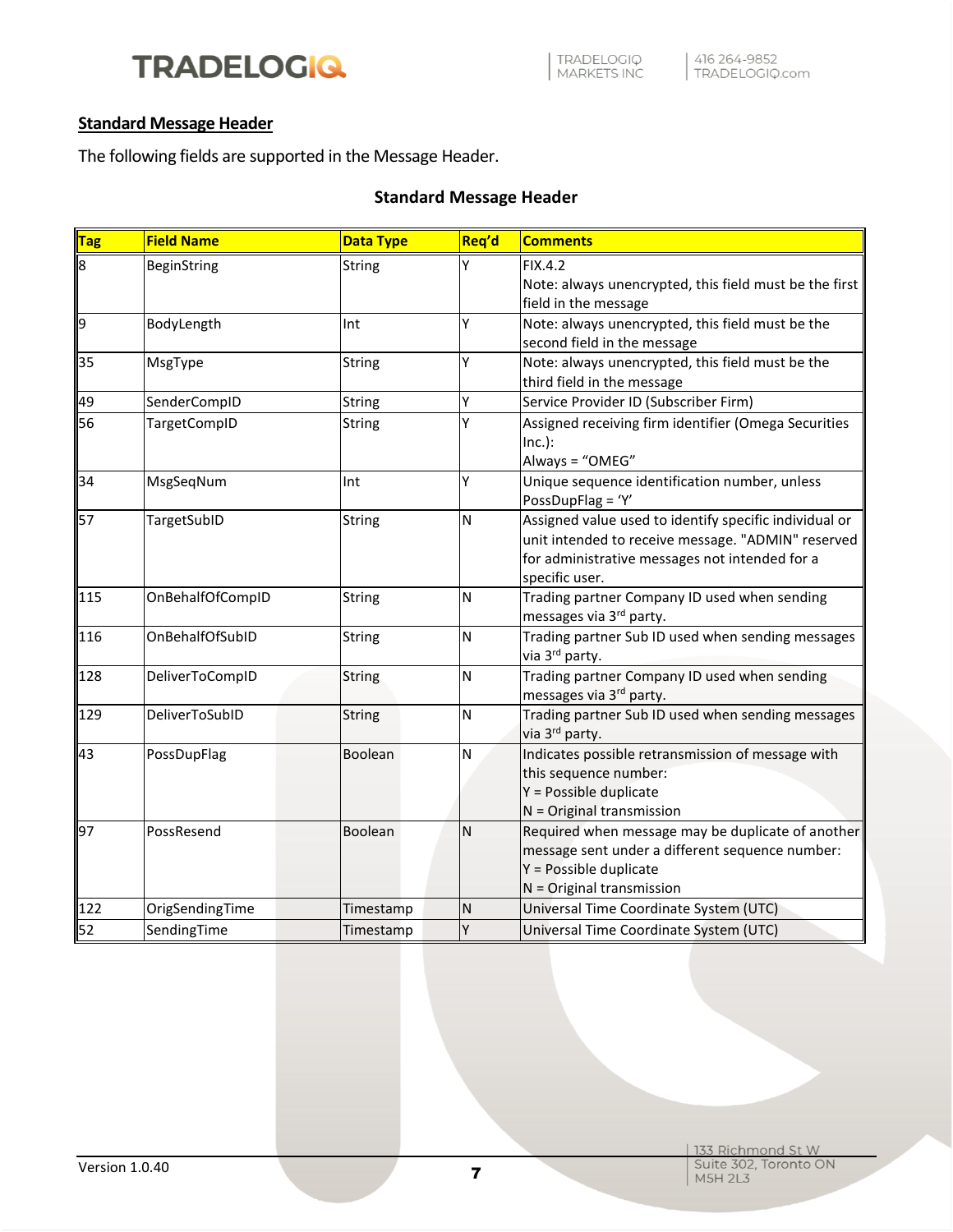#### <span id="page-8-0"></span>**Standard Message Trailer**

The following fields are supported in the Message Trailer.

#### **Standard Message Trailer**

| $\ $ Tag | <b>Field Name</b> | <b>Data Type</b> | Rea'd | <b>Comments</b>                                                                                                                                                                                                                                                                       |
|----------|-------------------|------------------|-------|---------------------------------------------------------------------------------------------------------------------------------------------------------------------------------------------------------------------------------------------------------------------------------------|
| 93       | SignatureLength   | Int              |       |                                                                                                                                                                                                                                                                                       |
| 89       | Signature         | Data             | 'N    |                                                                                                                                                                                                                                                                                       |
| 10       | Checksum          | <b>String</b>    |       | Three byte, simple checksum (see FIX Protocol<br>Appendix B: CheckSum Calculation for description).<br>ALWAYS LAST FIELD IN MESSAGE; i.e. serves, with the<br>trailing <soh>, as the end-of-message delimiter.<br/>Always defined as three characters. (Always<br/>unencrypted)</soh> |

#### <span id="page-8-1"></span>**Administrative Messages**

All FIX 4.2 session level messages are supported by both Omega ATS and Lynx ATS. Refer to [www.fixprotocol.org](../AppData/Local/Microsoft/Windows/INetCache/Content.Outlook/AppData/Local/Microsoft/Windows/INetCache/AppData/Local/Microsoft/Windows/INetCache/Content.Outlook/AppData/Local/Microsoft/Windows/INetCache/Content.Outlook/AppData/Local/Microsoft/Documents%20and%20Settings/rtung/Local%20Settings/Temporary%20Internet%20Files/OLK5E/www.fixprotocol.org) for the specification of these messages and the required tags or optional fields, including values allowed, descriptive meanings and usage notes.

- Logon
- **Heartbeat**
- **Test Request**
- **Resend Request**
- **Reject**
- Sequence Reset
- **Logout**

#### <span id="page-8-2"></span>**Application Messages**

Omega support FIX application level messages for order entry and execution handing.

Fundamental data-type integrity checking of requests is performed prior to message acceptance. For example, numeric fields must be numbers; the length of fields must be correct, etc. Requests that do not pass fundamental integrity checks or do not contain mandatory tags such as ClOrdID (TAG 11) will be rejected with an Administrative Reject message (MsgType = 3). SessionRejectReason (TAG 373) will contain a Code relevant to the reason for rejection and the text tag (tag 58) may contain a message with additional error detail.

FIX TAGs that are not identified in the following tables will not be processed and are ignored by OmegaATS and Lynx ATS. All required and optional fields specified here shall be treated as follows;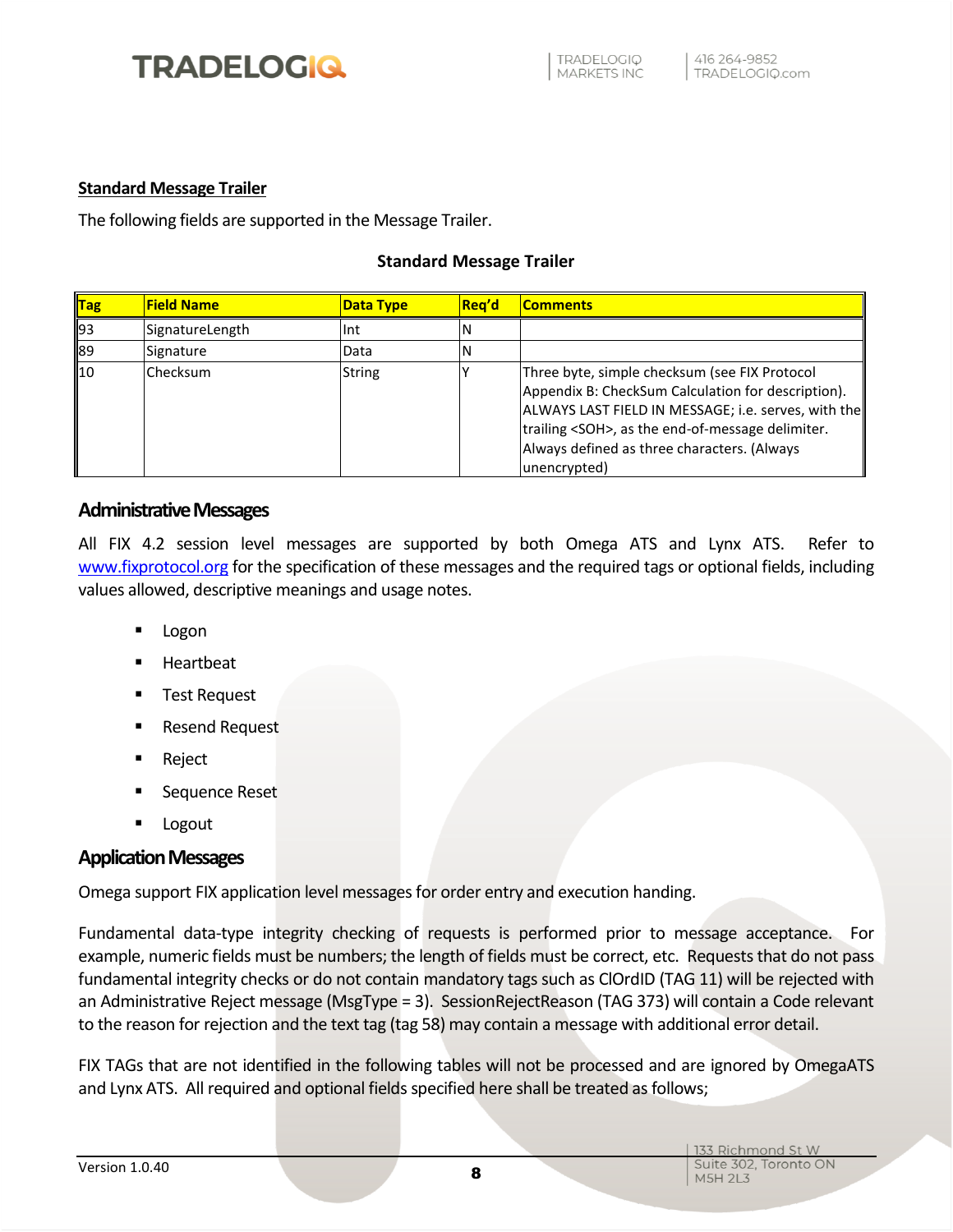- 1. The Required fields in request messages will be validated, processed and returned to the caller as specified by the FIX Protocol.
- 2. All Required and Optional fields specified herein shall be stored by the Omega system and may be utilized by the subscriber reporting sub-system, as required and mutually agreed upon by Omega subscribers and the company.

Omega's interface supports the following FIX Protocol application level message types for Omega ATS and Lynx ATS:

#### Request Messages

- New Order-Single
- Order Cancel
- Order Cancel/Replace (Modify)
- Order Status

#### Response Messages

- Order Cancel Reject
- Execution Report

#### <span id="page-9-0"></span>**New Order-Single**

If a required TAG is missing, value is invalid, or value is not supported; an "Execution Report" message will be sent out with ExecTransType = 0 (NEW) and OrdStatus = 8 (REJECTED)

Immediately after Omega receives a New Order-Single, Omega will acknowledge the order by an Execution Report message with ExecTransType = 0 (NEW) and OrdStatus = 0 (NEW).

To comply with the Order Protection Rule, Omega will use tag 100, 6820, and 6821 to protect client orders from booking through or trading through other market places. Tag 100 will be used for routing purposes and tag 6820 and 6821 will be used to protect non routing orders.

Tag 6888 will be used to instruct Omega on how an order should interact with Omega ATS and Lynx ATS. Tag 6888 indicates the preferred booking destination if the order or a portion of the order is not immediately executable and needs to be posted to an order book.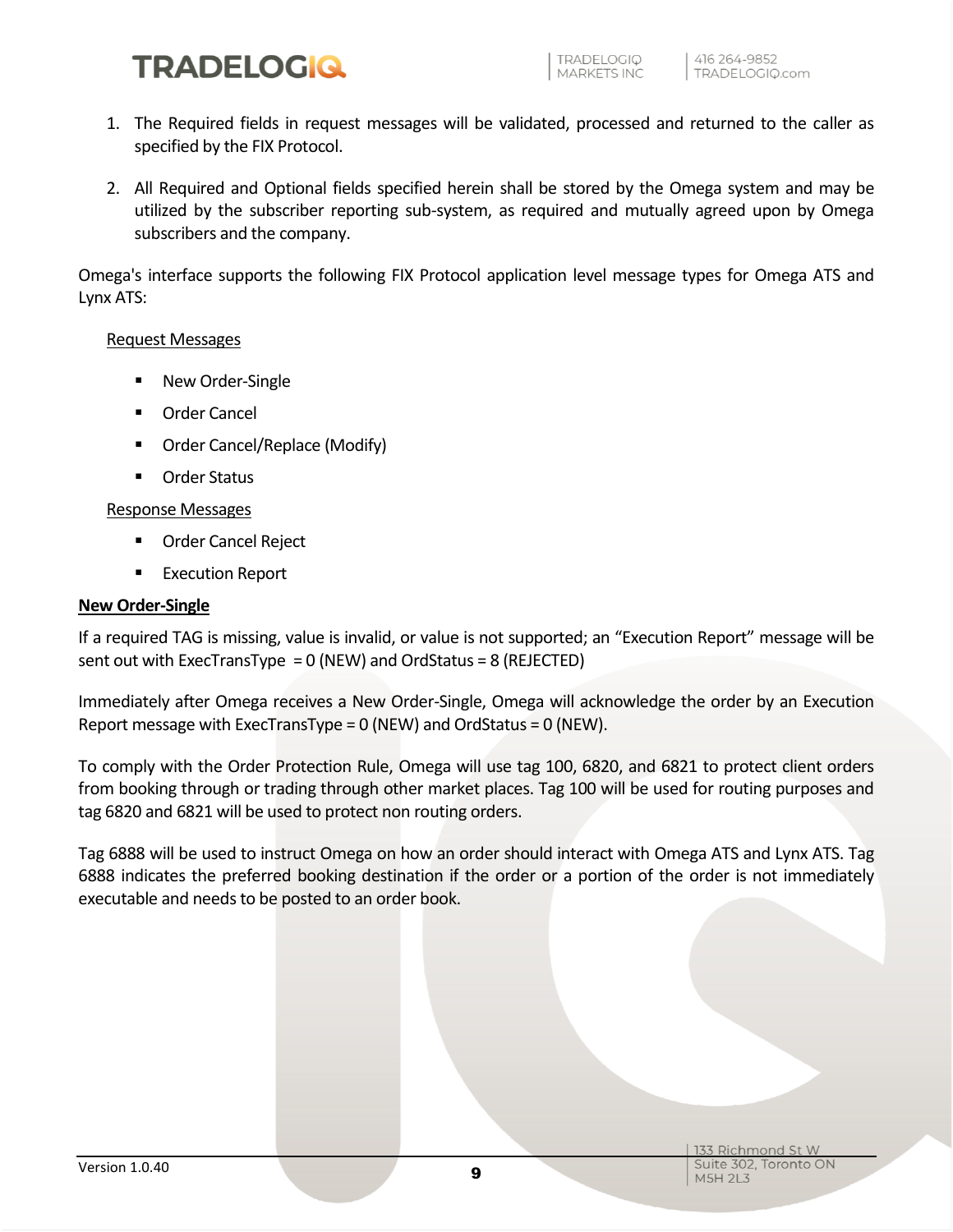

#### **New Order-Single Request**

| <b>Tag</b> | <b>Field Name</b>      | <b>Data Type</b> | Req'd | <b>Comments</b>                                                                                                                                                                                                                                                                                                                                                                                                                 |
|------------|------------------------|------------------|-------|---------------------------------------------------------------------------------------------------------------------------------------------------------------------------------------------------------------------------------------------------------------------------------------------------------------------------------------------------------------------------------------------------------------------------------|
|            | <b>Standard Header</b> |                  | Y     | $MsgType = D$                                                                                                                                                                                                                                                                                                                                                                                                                   |
| 11         | ClOrdID                | <b>String</b>    | Υ     | Unique order ID                                                                                                                                                                                                                                                                                                                                                                                                                 |
| 76         | ExecBroker             | <b>String</b>    | Υ     | Used for firm identification in third-party transactions. If<br>no third party, then the ID of the primary firm.                                                                                                                                                                                                                                                                                                                |
| 7713       | NoTradeFeat            | <b>String</b>    | N     | NM = Cancel Newest Order (Active order)<br>OM = Cancel Oldest Order (Passive order)<br>DM = Decrement Order (cancels the smaller order, and<br>decreases the larger order by the amount cancelled)<br>EM = Suppress from Tape (Orders execute, but the print is<br>suppressed from the tape)<br>The feature of the active order is considered for two orders<br>having the same NoTradeKey but differing NoTradeFeat<br>values. |
| 7714       | NoTradeKey             | <b>String</b>    | N     | This is a self-assigned alphanumeric key. Orders<br>$\bullet$<br>from the same broker having the same<br>NoTradeKey will exhibit the behaviour specified in<br>Tag 7713 of the active order.                                                                                                                                                                                                                                    |
| 6750       | UMIRAccountTypeId      | <b>String</b>    | Ν     | Required for Canadian Markets regulatory reporting.<br>For Crosses, please use the Buy/Sell Account Type found<br>under the Cross section.<br>NC = Non-Client (Default)<br>$CL = Client$<br>$IN = Inventory$<br>MP = ME Pro Order<br>ST = Equities Specialist<br>OT = Options Market Maker<br>OF = Options Firm Account<br><b>BU</b> = Bundled Order<br>MC = Multiple Clients<br>Note: If unspecified, Default is applied       |
| 6751       | <b>UMIRUserId</b>      | <b>String</b>    | Y     | Required for Canadian Markets regulatory reporting, the<br>trading system's user id for the trader.                                                                                                                                                                                                                                                                                                                             |
| 6755       | Program Trade          | <b>String</b>    | N     | Order marked as a Program Trade to indicate an offset<br>towards a derivatives trade.<br>$Y = Yes$<br>$N = No$                                                                                                                                                                                                                                                                                                                  |
| 6757       | UMIRJitney             | <b>String</b>    | N     | Order marked as being executed on behalf of another<br>broker, and provided here as their numeric Broker ID.<br>Note: Value is 3-Char Leading Zero-Padded Number.<br>For Crosses, please use the Buy/Sell Jitney found under the<br>Cross section.                                                                                                                                                                              |
| 6761       | Anonymous              | Char             | N     | Flag to indicate if order is anonymous.<br>Y = Yes (Anon is default on Omega)                                                                                                                                                                                                                                                                                                                                                   |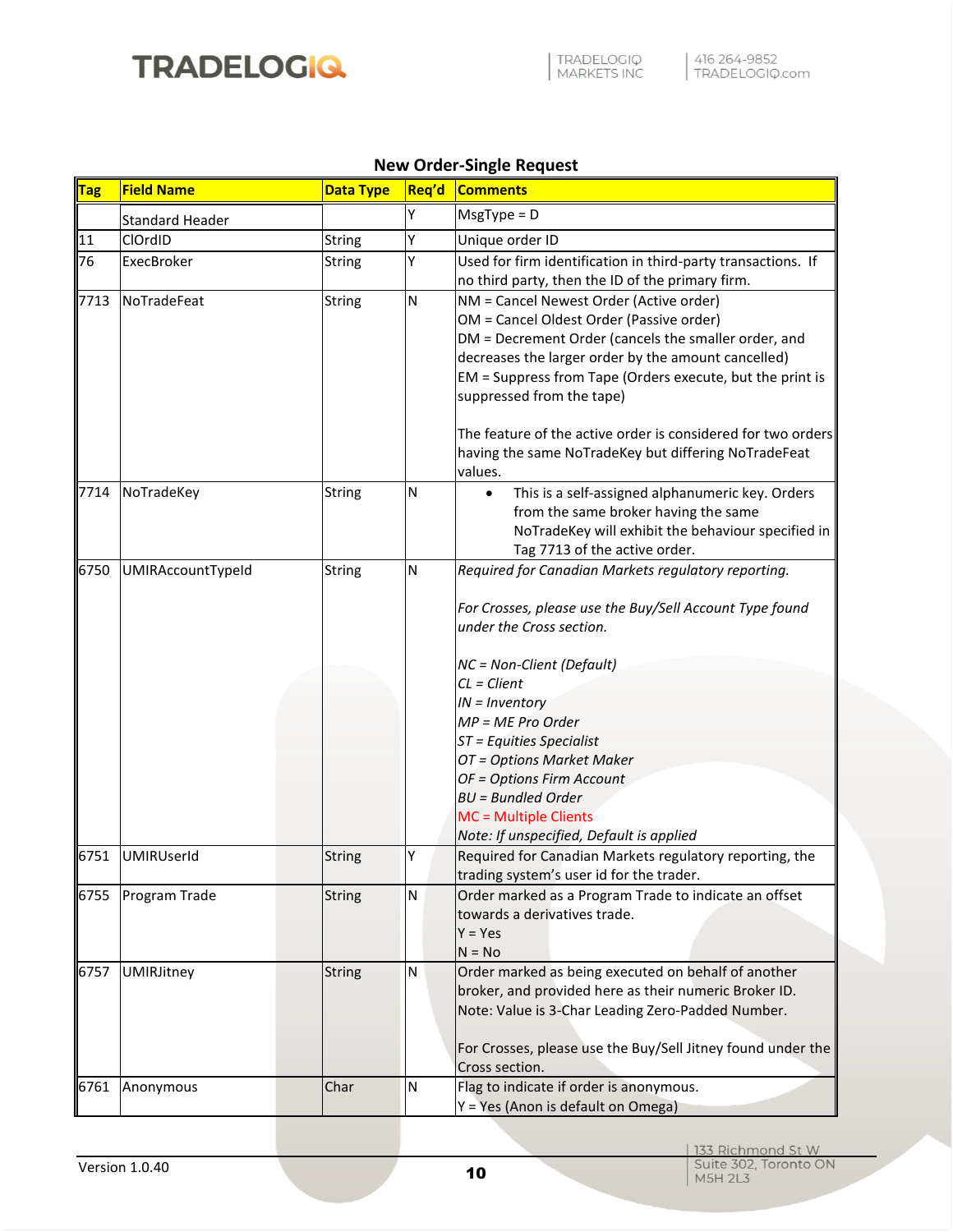

|              |                            |               |   | $N = No$ (Attributed is default on Lynx)                                                                                                  |
|--------------|----------------------------|---------------|---|-------------------------------------------------------------------------------------------------------------------------------------------|
| 6763         | UMIRRegulationId           | <b>String</b> | N | Required for Canadian Markets regulatory reporting as the<br>Identification marker for orders and trades:                                 |
|              |                            |               |   | For Crosses, please use the Buy/Sell RegID found under the<br>Cross section.                                                              |
|              |                            |               |   | NA = Not Applicable (Default)                                                                                                             |
|              |                            |               |   | IA = Insider Account                                                                                                                      |
|              |                            |               |   | SS = Significant Shareholder                                                                                                              |
|              |                            |               |   | Note: If unspecified, Default is applied.                                                                                                 |
| 6791         | <b>UMIRBypass</b>          | Char          | N | UMIRBypass marker allows an order to execute against<br>only visible liquidity, bypassing hidden liquidity for trade<br>through purposes. |
|              |                            |               |   | Y = Bypass Hidden Liquidity                                                                                                               |
|              |                            |               |   | $N = Do$ not bypass (Default)                                                                                                             |
| 6820         | Protection                 | Char          | N | (Trade Through/Book Through) Protection marker protects                                                                                   |
|              |                            |               |   | the order against trade throughs and book throughs when                                                                                   |
|              |                            |               |   | entered. If an order will trade through or book through the                                                                               |
|              |                            |               |   | CBBO, the order can either be price slid to the better price,                                                                             |
|              |                            |               |   | or rejected as defined by the ProtectionPriceImprovement                                                                                  |
|              |                            |               |   | marker, tag 6821                                                                                                                          |
|              |                            |               |   | $Y =$ Protection On                                                                                                                       |
|              |                            |               |   | $N =$ Protection By-pass                                                                                                                  |
|              |                            |               |   | Note: If unspecified, Session default option is applied.<br>Might be Re-price, Cancel or Protection off.                                  |
| 6821         | ProtectionPriceImprovement | Char          | N | Defines whether the order should be re-priced (Y), or                                                                                     |
|              |                            |               |   | cancelled (N) due to Trade Through/Book Through                                                                                           |
|              |                            |               |   | protection                                                                                                                                |
|              |                            |               |   | $Y = Re$ -price Order                                                                                                                     |
|              |                            |               |   | $N =$ Reject Order                                                                                                                        |
|              |                            |               |   | Note: If unspecified, Session default option is applied.                                                                                  |
|              |                            |               |   | Might be Re-price, Cancel or Protection off.                                                                                              |
| 6888         | PostOnMarket               | <b>String</b> | N | This FIX tag allows the user to specify which of the two<br>markets the order should post on if it is not immediately<br>executable.      |
|              |                            |               |   | OMGA = Post on Omega                                                                                                                      |
|              |                            |               |   | $LYNX = Post on Lynx$                                                                                                                     |
|              |                            |               |   | Note: If unspecified, Session default option is applied.                                                                                  |
|              |                            |               |   | PostOnMarket has to match ActiveOnMarket                                                                                                  |
| 109          | ClientID                   | <b>String</b> | N | Note: Echoed on Execution Report if supplied here                                                                                         |
| $\mathbf{1}$ | Account                    | <b>String</b> | N | Note: Echoed on Execution Report if supplied here.                                                                                        |
|              |                            |               |   | For Crosses, please use the Buy/Sell Account found under                                                                                  |
|              |                            |               |   | the Cross section.                                                                                                                        |
|              |                            |               |   | (Maximum number of characters allow is 25)                                                                                                |
| 21           | HandlInst                  | Char          | Υ | Values:                                                                                                                                   |
|              |                            |               |   | $1$ = Private AutoEx, no broker intervention                                                                                              |
| 54           | Side                       | Char          | Υ | Side of order:                                                                                                                            |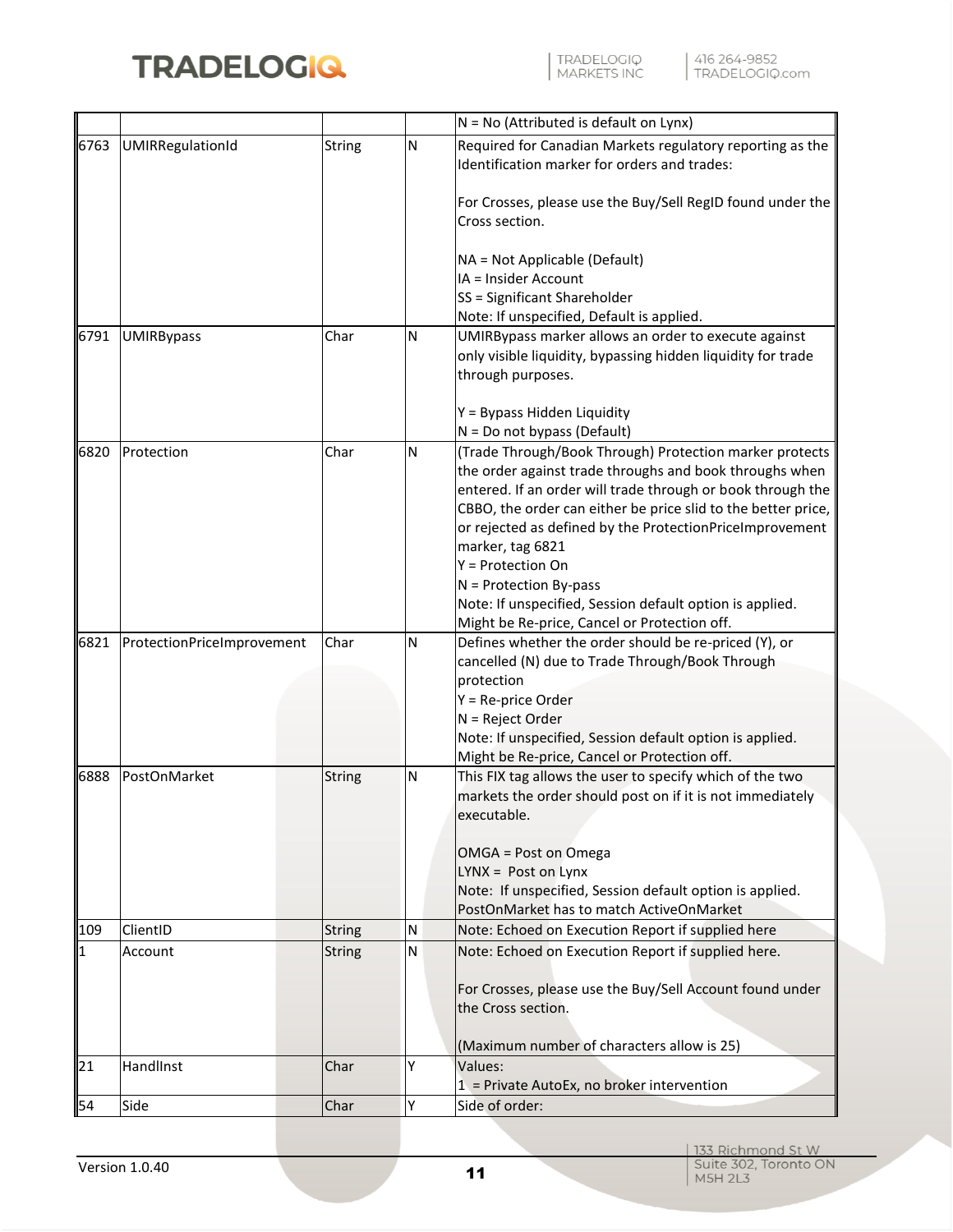

| TRADELOGIQ<br>| MARKETS INC

|      |                        |               |   | $1 = Buy$                                                                     |
|------|------------------------|---------------|---|-------------------------------------------------------------------------------|
|      |                        |               |   | $2 =$ Sell                                                                    |
|      |                        |               |   | $5 = Short Sell$                                                              |
| 7729 | ShortMarkingExempt     | Char          | Ν | Orders eligible under the IIROC definition of SME must be                     |
|      |                        |               |   | marked accordingly with the values below.                                     |
|      |                        |               |   | $0 = SME$                                                                     |
| 55   | Symbol                 | <b>String</b> | Υ | Ticker symbol                                                                 |
| 207  | SecurityExchange       | <b>String</b> | N | Exchange code of the listing market.                                          |
|      |                        |               |   | Echoed back in Execution Report if included.                                  |
| 38   | OrderQty               | Int           | Y | Number of shares                                                              |
| 40   | OrdType                | Char          | Υ | Order Type:                                                                   |
|      |                        |               |   | $2 = Limit$                                                                   |
|      |                        |               |   | $P = Pegged$                                                                  |
| 100  | ExDestination          | Exchange      | N | Destination Exchange - used for order routing via OSI's                       |
|      |                        |               |   | <b>Smart Order Router</b>                                                     |
|      |                        |               |   |                                                                               |
|      |                        |               |   | (Please contact Omega for valid values)                                       |
| 15   | Currency               | Currency      | N | ISO 4217 Currency Code:                                                       |
|      |                        |               |   | CAD=Canadian Dollar (Default for CAD traded Symbols)                          |
|      |                        |               |   | USD=American Dollar (Default for USD traded                                   |
|      |                        |               |   | Symbols)                                                                      |
|      |                        |               |   | Note: If unspecified, Default is applied                                      |
| 44   | Price                  | Price         | Υ | Price per share (Limit order price)                                           |
| 59   | TimeInForce            | Char          | N | Specifies duration of order:                                                  |
|      |                        |               |   | $0 = Day (Default)$                                                           |
|      |                        |               |   | 3 = Immediate or Cancel                                                       |
|      |                        |               |   | $4 =$ Fill or Kill                                                            |
|      |                        |               |   | Note: If unspecified, Default is applied                                      |
| 111  | MaxFloor               | Int           | N | Maximum number of shares within an order to be                                |
|      |                        |               |   | displayed on the exchange floor at any given time for                         |
| 18   | ExecInst               | Char          | N | iceberg orders.<br>Instructions for order handling on exchange trading floor. |
|      |                        |               |   | Multiple values can be sent with in tag one delimited by a                    |
|      |                        |               |   | single space. Values:                                                         |
|      |                        |               |   | $0$ (zero) = Post on Offer                                                    |
|      |                        |               |   | 9 = Post on Bid                                                               |
|      |                        |               |   | $G = All or none$                                                             |
|      |                        |               |   | M = Mid-Point Peg                                                             |
| 60   |                        |               | Υ |                                                                               |
|      | TransactTime           | Timestamp     |   | Universal Time Coordinate System (UTC)                                        |
| 58   | Text                   | <b>String</b> | N | Free format character string                                                  |
| 8025 | <b>CustomerAccount</b> | <b>String</b> | N | Account number for clients not eligible to obtain                             |
|      |                        |               |   | an LEI                                                                        |
|      |                        |               |   | 2*20 Alphanumeric                                                             |
| 1724 | OrderOrigination       | Int           | N | Broker/Dealer needs to report, as specified by the                            |
|      |                        |               |   | customer.<br>5 = Order received from a direct access customer (DEA)           |
|      |                        |               |   | 6 = Order received from a foreign dealer equivalent (FDE)                     |
|      |                        |               |   | 7 = Order received from an execution-only service (OEO)                       |
| 8027 | <b>CustomerLEI</b>     | <b>String</b> | N | LEI for clients eligible to obtain an LEI, including LEI of the               |
|      |                        |               |   | foreign dealer equivalent (Encryption required as set up                      |
|      |                        |               |   | between client and IIROC)                                                     |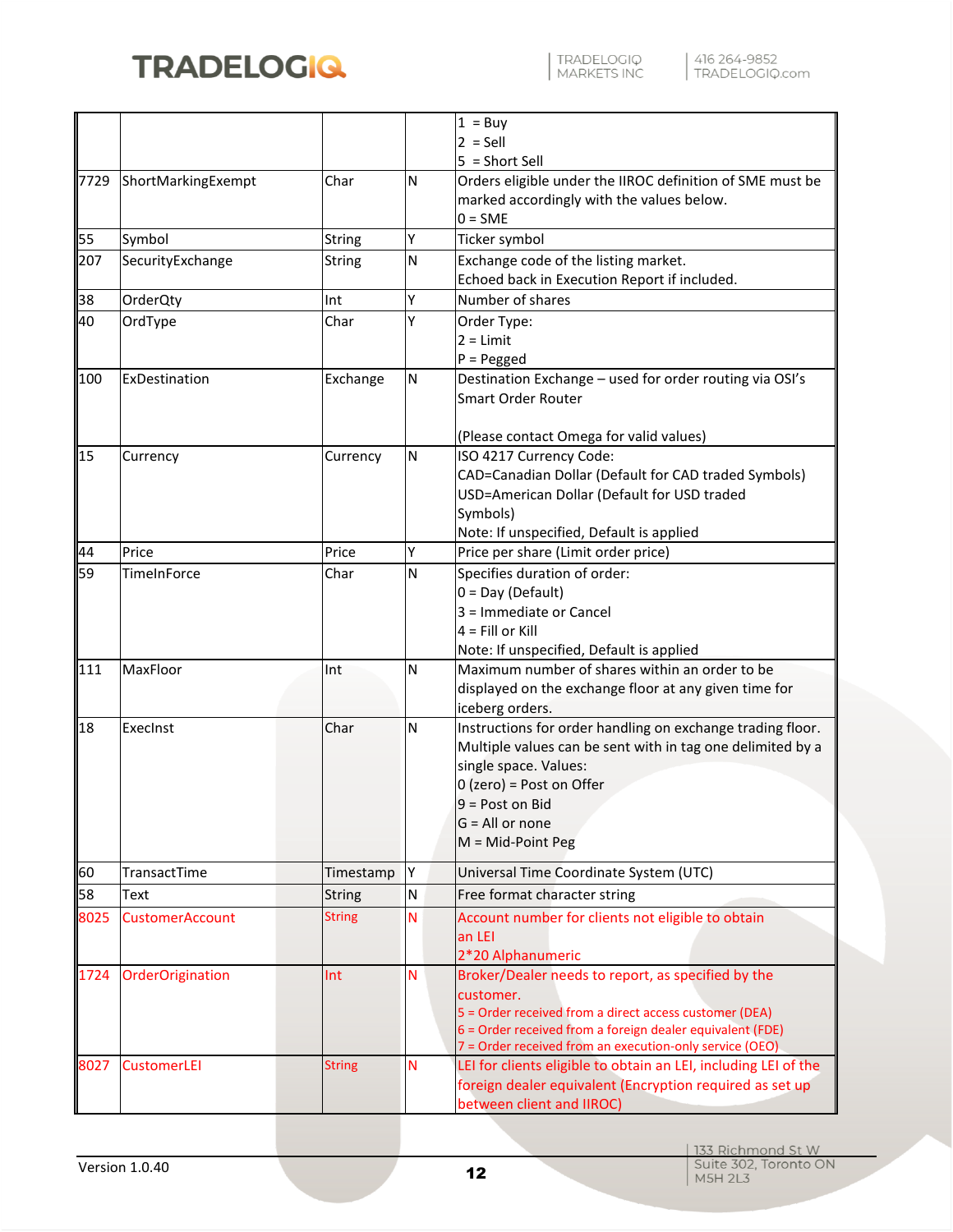

**TRADELOGIO MARKETS INC** 

|      |                             |               | 1*52 Alphanumeric                                                                                                      |
|------|-----------------------------|---------------|------------------------------------------------------------------------------------------------------------------------|
| 8028 | <b>BrokerLEI</b>            | <b>String</b> | Non-PO IIROC Dealer Member (Correspondent Broker)<br>1*20 Alphanueric                                                  |
| 2883 | RoutingArrangementIndicator | <b>Int</b>    | <b>Routing Arrangement Indicator</b><br>$0 = No$ routing arrangement in place<br>$1$ = Routing arrangement in place    |
| 8026 | AlgorithmID                 | <b>String</b> | Unique identifier for the end-client (orders automatically<br>generated on a predetermined basis)<br>2*20 Alphanumeric |
|      | Standard Trailer            |               |                                                                                                                        |

Note: The Price and OrderQty Fields (Tag #38 and #44) diverge from the generic FIX protocol, wherein the specification states the fields are optional, and these fields are required by Omega due to its implementation as a "Limit Price" Order System.

#### <span id="page-13-0"></span>**Order Cancel/Replace (Modify) Request**

Immediately after receiving an Order Cancel/Replace Request Omega ATS or Lynx ATS will acknowledge the request by an Execution Report message referencing ClOrdID with ExecTransType = 0 (New) and OrdStatus = E (Pending cancel/replace).

Omega ATS or Lynx ATS will replace the order referenced in OrigClOrdID and send an Execution Report message referencing ClOrdID with ExecTransType = 0 (New) and OrdStatus = 5 (Replaced).

If a required TAG is missing, value is invalid, value is not supported or the replace failed; an Order Cancel Reject message will be sent referencing ClOrdID. NOTE: the order referenced by the OrigClOrdID will retain its current status on the Omega ATS or Lynx ATS books.

|            |                         | <u>UTUCI Calicei/Replace</u> (WOUTH) Request |              |                                                             |
|------------|-------------------------|----------------------------------------------|--------------|-------------------------------------------------------------|
| <b>Tag</b> | <b>Field Name</b>       | <b>Data Type</b>                             | <b>Rea'd</b> | <b>Comments</b>                                             |
|            | <b>Standard Header</b>  |                                              |              | $MsgType = G$                                               |
| 41         | OrigClOrdID             | <b>String</b>                                |              | Original order id being replaced                            |
|            |                         |                                              |              | ALL FIELDS HERE ARE IDENTICAL TO "NEW ORDER-SINGLE REQUEST" |
|            | <b>Standard Trailer</b> |                                              |              |                                                             |

#### **Order Cancel/Replace (Modify) Request**

Note: Tag Fields #38 and #44 diverge from the generic FIX protocol, wherein the specification states the fields are optional, and these fields are required by Omega's vendor specific implementation. With the exception of Price and OrderQty, all fields supplied in this message must match their original fields and as provided by the initial New Order-Single request.

#### <span id="page-13-1"></span>**Order Cancel Request**

Immediately after receiving an Order Cancel Request Omega ATS or Lynx ATS will acknowledge the request by an Execution Report message referencing ClOrdID with ExecTransType = 0 (New) and OrdStatus = 6 (Pending cancel).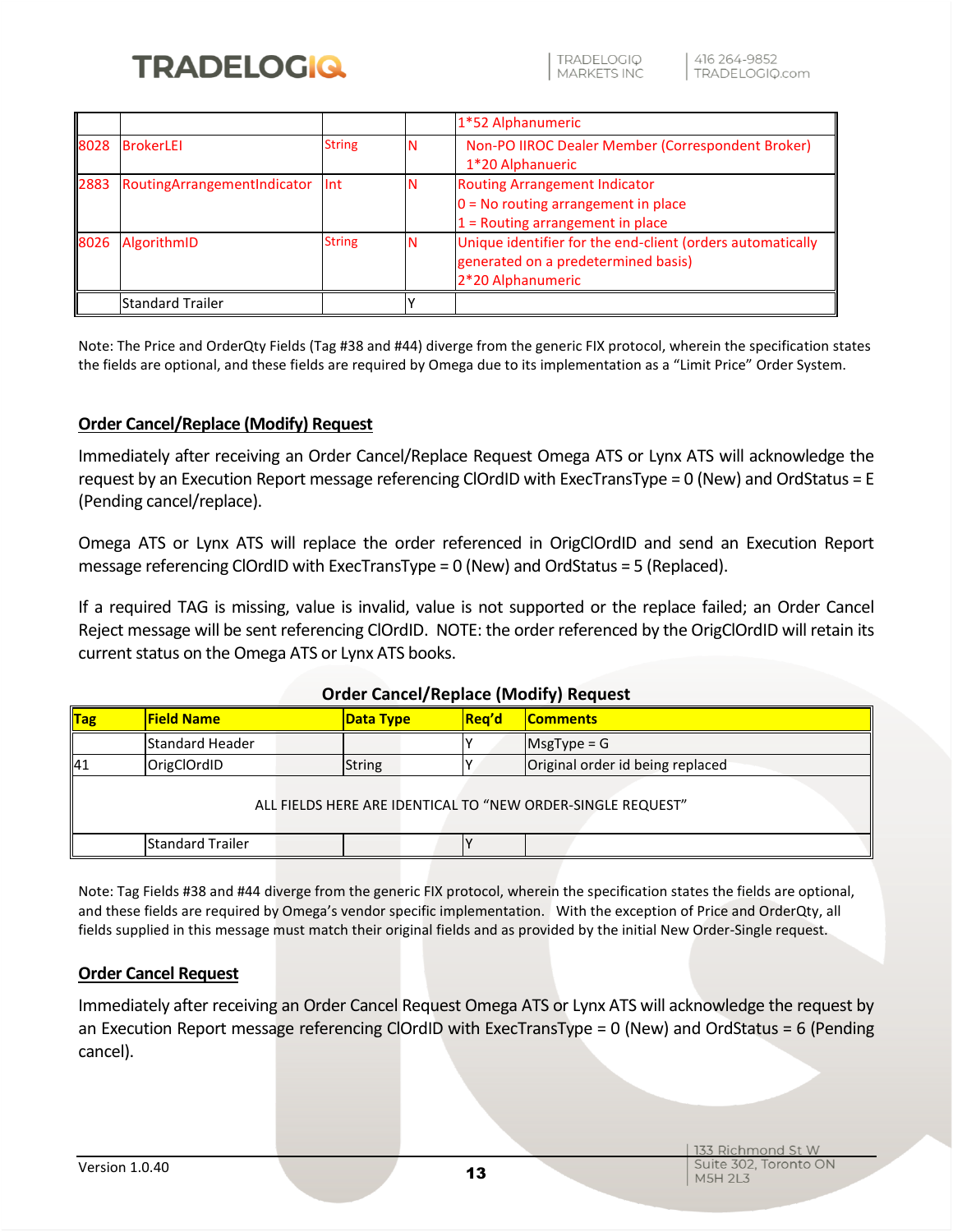Omega ATS or Lynx ATS will cancel the order and send an Execution Report message referencing ClOrdID with ExecTransType = 0 (New) and OrdStatus = 4 (Canceled).

If a required TAG is missing, value is invalid, value is not supported or the cancel failed; an Order Cancel Reject message will be sent referencing ClOrdID. NOTE: the order referenced by the ClOrdID will retain its current status on the Omega ATS or Lynx ATS books.

|                           |                         |                  | 01 ACI CANCEI INCURCIJE |                                        |
|---------------------------|-------------------------|------------------|-------------------------|----------------------------------------|
| $\overline{\mathsf{Tag}}$ | <b>Field Name</b>       | <b>Data Type</b> | Reg'd                   | <b>Comments</b>                        |
|                           | <b>Standard Header</b>  |                  |                         | $MsgType = F$                          |
| 41                        | OrigClOrdID             | <b>String</b>    |                         | Original Order ID being cancelled      |
| 11                        | <b>ClOrdID</b>          | <b>String</b>    |                         | Order id (unique)                      |
| 54                        | Side                    | Char             |                         | Side of order:                         |
|                           |                         |                  |                         | $1 = Buv$                              |
|                           |                         |                  |                         | $2 =$ Sell                             |
|                           |                         |                  |                         | $5 =$ Short Sell                       |
| 55                        | Symbol                  | <b>String</b>    |                         | Ticker symbol                          |
| 60                        | TransactTime            | Timestamp        |                         | Universal Time Coordinate System (UTC) |
| 58                        | Text                    | <b>String</b>    | N                       | Free format character string           |
|                           | <b>Standard Trailer</b> |                  |                         |                                        |

#### **Order Cancel Request**

#### <span id="page-14-0"></span>**Order Cancel Reject**

Whenever an Order Cancel/Replace request or Order Cancel request cannot be performed an Order Cancel Reject response will be sent to the client.

| $\vert$ Tag | <b>Order Cancel Reject</b><br><b>Field Name</b><br><b>Comments</b> |                  |       |                                                                                                                                                                 |  |  |
|-------------|--------------------------------------------------------------------|------------------|-------|-----------------------------------------------------------------------------------------------------------------------------------------------------------------|--|--|
|             |                                                                    | <b>Data Type</b> | Req'd |                                                                                                                                                                 |  |  |
|             | <b>Standard Header</b>                                             |                  |       | $MsgType = 9$                                                                                                                                                   |  |  |
| 37          | OrderID                                                            | <b>String</b>    |       | The client's OrderID (was assigned by OSI).                                                                                                                     |  |  |
| 11          | ClOrdID                                                            | <b>String</b>    |       | Unique order ID of Order Cancel Request or Order<br>Cancel/Replace Request                                                                                      |  |  |
| 41          | OrigClOrdID                                                        | <b>String</b>    |       | CIOrdID which could not be canceled or<br>cancel/replaced                                                                                                       |  |  |
| 39          | OrdStatus                                                          | Char             |       | OrdStatus value after this cancel reject is applied (i.e.<br>current and existing status of the order)<br>Note: see Order Status Request for the list of values |  |  |
| 102         | CxlRejReason                                                       | Char             | N     | Reason for cancel rejection:<br>0 = Too late to cancel<br>1 = Unknown order<br>$2 = WRONG$ ORDER TYPE                                                           |  |  |
| 434         | CxlRejResponseTo                                                   | Char             |       | Identifies the type of request that a Cancel Reject is in<br>response to<br>1 = Order Cancel Request<br>2 = Order Cancel/Replace Request                        |  |  |
| 58          | Text                                                               | <b>String</b>    | N     | Free format character string                                                                                                                                    |  |  |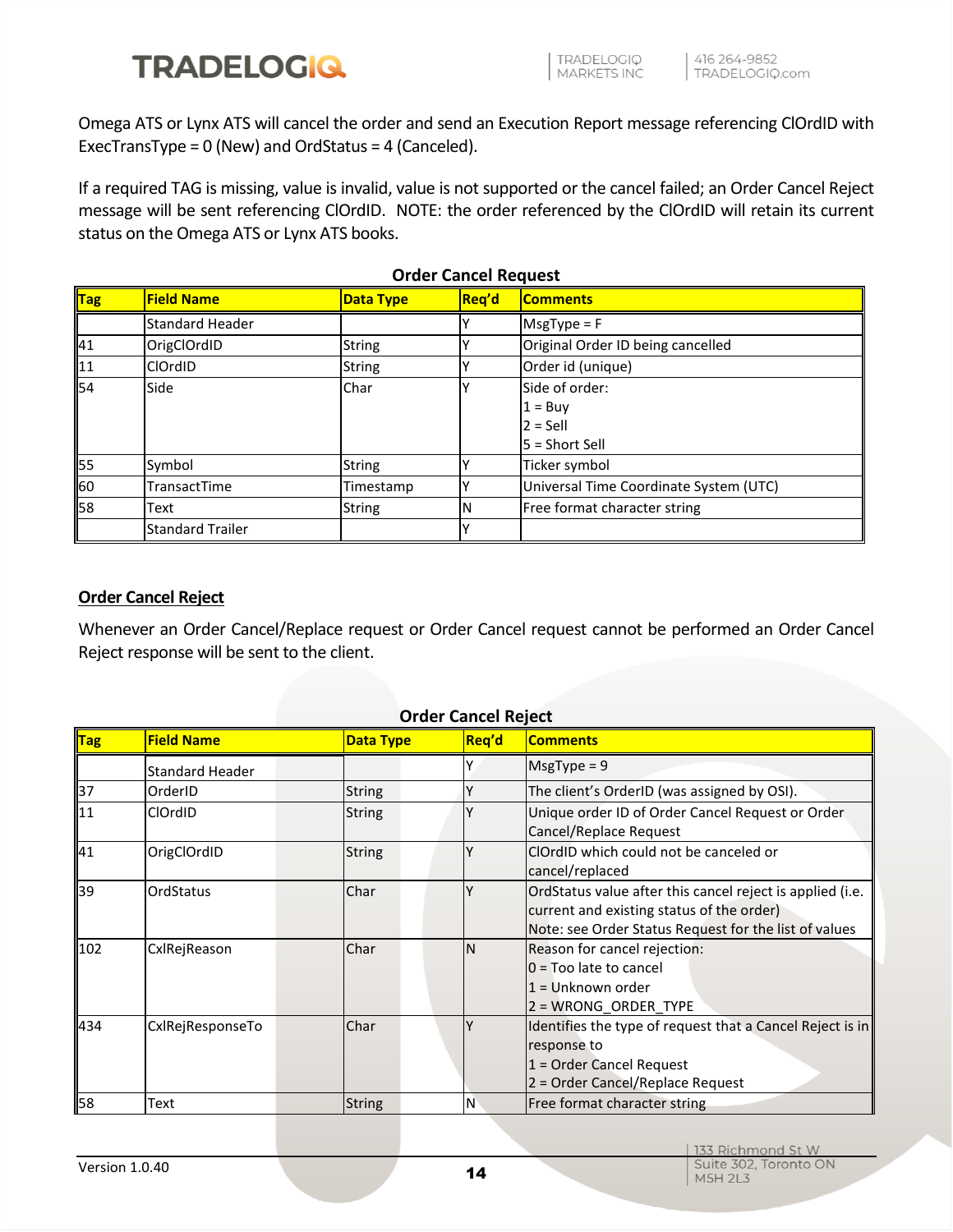TRADELOGIQ<br>MARKETS INC

| $\overline{\phantom{a}}$<br>. 1115 | עו |  |
|------------------------------------|----|--|

#### <span id="page-15-0"></span>**Crosses**

Omega's two order books support Internal Bypass Crosses where a subscriber wishes to cross shares between different accounts within the firm. All crosses not marked as Bypass will default to "Do Not Bypass". All crosses are automatically attributed unless explicitly specified to be anonymous.

| $\overline{\mathsf{Tag}}$ | <b>Field Name</b>      |               |             | Data Type   Req'd   Comments                                    |
|---------------------------|------------------------|---------------|-------------|-----------------------------------------------------------------|
|                           | <b>Standard Header</b> |               | Y           | $MsgType = D$                                                   |
| $\overline{11}$           | ClOrdID                | String        | Υ           | Unique order ID                                                 |
| 76                        | ExecBroker             | <b>String</b> | Υ           | Used for firm identification in third-party transactions. If no |
|                           |                        |               |             | third party, then the ID of the primary firm.                   |
| 6751                      | <b>UMIRUserId</b>      | <b>String</b> | Y           | Required for Canadian Markets regulatory reporting, the         |
|                           |                        |               |             | trading system's user id for the trader.                        |
| 6761                      | Anonymous              | Char          | ${\sf N}$   | Crosses are automatically attributed unless specifically        |
|                           |                        |               |             | marked to be anonymous.                                         |
|                           |                        |               |             | $Y = Yes$                                                       |
|                           |                        |               |             | $N = No (Default)$                                              |
| 6791                      | <b>UMIRBypass</b>      | Char          | Υ           | UMIRBypass marker allows an order to execute against only       |
|                           |                        |               |             | visible liquidity, bypassing hidden liquidity for trade through |
|                           |                        |               |             | purposes. This tag must be sent or the cross will reject.       |
|                           |                        |               |             | Y = Bypass Hidden Liquidity                                     |
|                           |                        |               |             | N = Do Not Bypass (DEFAULT)                                     |
| 40                        | OrdType                | Char          | Y           | Order Type:                                                     |
|                           |                        |               |             | $2 = Limit$                                                     |
| 21                        | HandlInst              | Char          | Y           | Values:                                                         |
|                           |                        |               |             | $1$ = Private AutoEx, no broker intervention                    |
| 44                        | Price                  | Price         | Y           | Price per share (Limit order price)                             |
| 54                        | Side                   | Char          | Υ           | Side of order:                                                  |
|                           |                        |               |             | $8 = Cross$                                                     |
|                           |                        |               |             | $9 = Cross Short$                                               |
| 55                        | Symbol                 | <b>String</b> | Y           | Ticker symbol                                                   |
| 38                        | OrderQty               | Int           | Y           | Number of shares                                                |
| 59                        | TimeInForce            | Char          | N           | Specifies duration of order:                                    |
|                           |                        |               |             | $0 = Day (Default)$                                             |
| 6773                      | CrossType              | Char          | Y           | $l = Internal$                                                  |
|                           |                        |               |             | M = Intentional (Default)                                       |
|                           |                        |               |             | D = Derivative Cross                                            |
| 6831                      | BuyAccount             | <b>String</b> | ${\sf N}$   | Note: Echoed on Execution Report if supplied here               |
| 6832                      | BuyAccountTypeId       | <b>String</b> | $\mathsf N$ | Required for Canadian Markets regulatory reporting.             |
|                           |                        |               |             | NC = Non-Client (Default)<br>$CL = Client$                      |
|                           |                        |               |             | $IN = Inventory$                                                |
|                           |                        |               |             | MP = ME Pro Order                                               |
|                           |                        |               |             | ST = Equities Specialist                                        |
|                           |                        |               |             | OT = Options Market Maker                                       |
|                           |                        |               |             | OF = Options Firm Account                                       |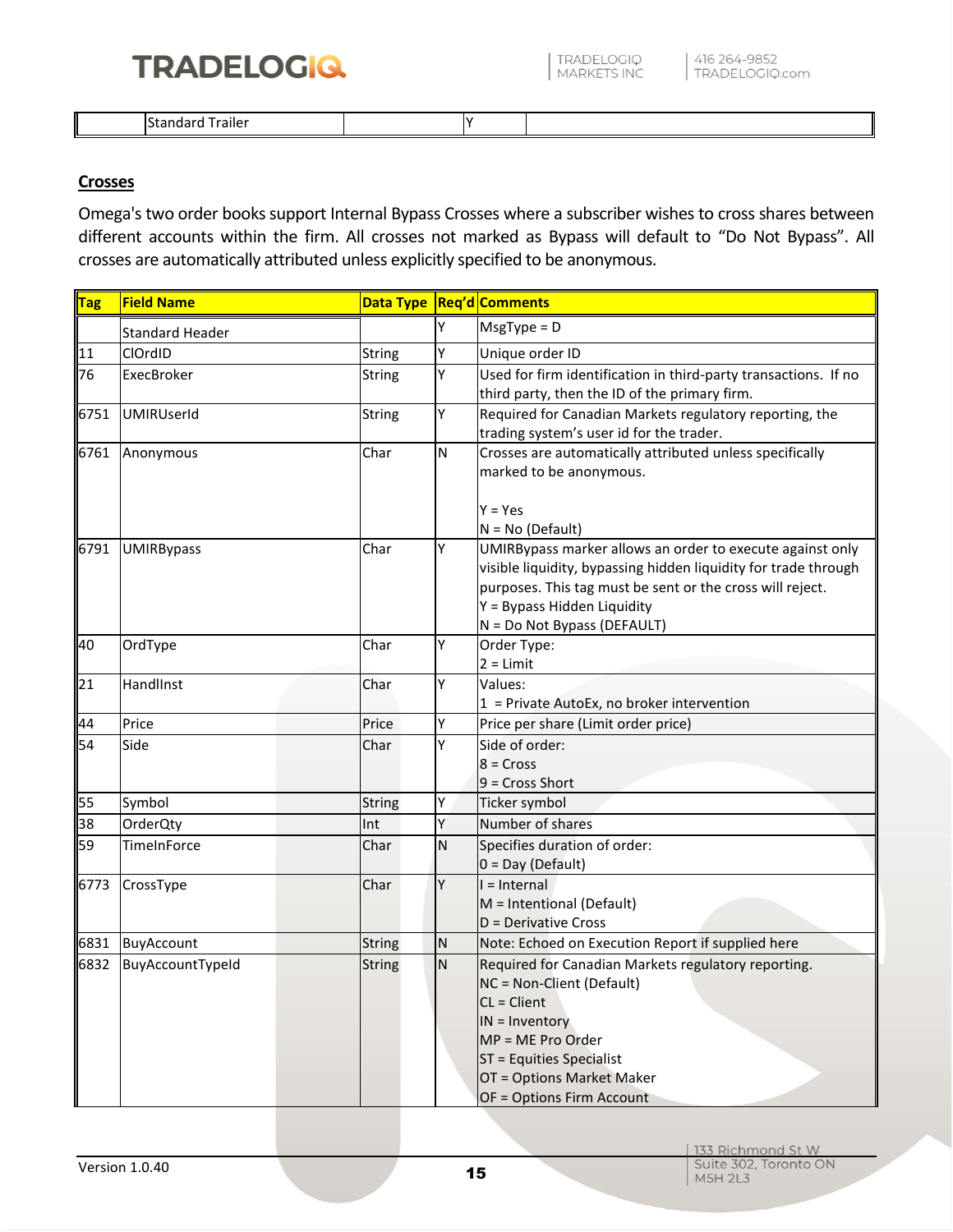

|      |                    |               |                | <b>BU = Bundled Order</b>                                                                                     |
|------|--------------------|---------------|----------------|---------------------------------------------------------------------------------------------------------------|
|      |                    |               |                | MC = Multiple Clients                                                                                         |
|      |                    |               |                | Note: If unspecified, Default is applied                                                                      |
| 6833 | BuyRegulationId    | String        | Ν              | Required for Canadian Markets regulatory reporting as the                                                     |
|      |                    |               |                | Identification marker for orders and trades:                                                                  |
|      |                    |               |                | NA=Not Applicable (Default)                                                                                   |
|      |                    |               |                | IA = Insider Account                                                                                          |
|      |                    |               |                | SS = Significant Shareholder                                                                                  |
|      |                    |               |                | Note: If unspecified, Default is applied.                                                                     |
| 6834 | BuyJitney          | String        | Ν              | Order marked as being executed on behalf of another broker,                                                   |
|      |                    |               |                | and provided here as their numeric Broker ID.                                                                 |
|      |                    |               |                | Note: Value is 3-Char Leading Zero-Padded Number.                                                             |
| 6836 | SellAccount        | String        | N              | Note: Echoed on Execution Report if supplied here                                                             |
| 6837 | SellAccountTypeId  | String        | N              | Required for Canadian Markets regulatory reporting.                                                           |
|      |                    |               |                | NC = Non-Client (Default)                                                                                     |
|      |                    |               |                | $CL = Client$                                                                                                 |
|      |                    |               |                | $IN = Inventory$                                                                                              |
|      |                    |               |                | MP = ME Pro Order                                                                                             |
|      |                    |               |                | ST = Equities Specialist                                                                                      |
|      |                    |               |                | OT = Options Market Maker                                                                                     |
|      |                    |               |                | OF = Options Firm Account                                                                                     |
|      |                    |               |                | <b>BU = Bundled Order</b>                                                                                     |
|      |                    |               |                | MC = Multiple Clients                                                                                         |
|      |                    |               |                | Note: If unspecified, Default is applied                                                                      |
| 6838 | SellRegulationId   | String        | Ν              | Required for Canadian Markets regulatory reporting as the                                                     |
|      |                    |               |                | Identification marker for orders and trades:                                                                  |
|      |                    |               |                | NA=Not Applicable (Default)                                                                                   |
|      |                    |               |                | IA = Insider Account                                                                                          |
|      |                    |               |                | SS = Significant Shareholder                                                                                  |
|      |                    |               |                | Note: If unspecified, Default is applied.                                                                     |
| 6839 | SellJitney         | <b>String</b> | Ν              | Order marked as being executed on behalf of another broker,                                                   |
|      |                    |               |                | and provided here as their numeric Broker ID.                                                                 |
|      |                    |               |                | Note: Value is 3-Char Leading Zero-Padded Number.                                                             |
| 6755 | Program Trade      | <b>String</b> | Ν              | Order marked as a Program Trade to indicate an offset                                                         |
|      |                    |               |                | towards a derivatives trade.                                                                                  |
|      |                    |               |                | $Y = Yes$                                                                                                     |
|      |                    |               |                | $N = No$                                                                                                      |
| 6888 | PostOnMarket       | <b>String</b> | Ν              | This FIX tag allows the user to specify which of the two                                                      |
|      |                    |               |                | markets the cross should be placed on.                                                                        |
|      |                    |               |                | OMGA = Place on Omega                                                                                         |
|      |                    |               |                | LYNX = Place on Lynx                                                                                          |
| 109  | ClientID           | <b>String</b> |                | Note: If unspecified, Session default option is applied.<br>Note: Echoed on Execution Report if supplied here |
| 7729 | ShortMarkingExempt | Char          | Ν<br>${\sf N}$ | Orders eligible under the IIROC definition of SME must be                                                     |
|      |                    |               |                | marked accordingly with the values below.                                                                     |
|      |                    |               |                |                                                                                                               |
|      |                    |               |                | $1 =$ Buy Cross SME                                                                                           |
|      |                    |               |                | 2 = Sell Cross SME                                                                                            |
|      |                    |               |                | 3 = Both Buy and Sell Cross SME                                                                               |
| 207  | SecurityExchange   | <b>String</b> | Ν              | Exchange code of the listing market.                                                                          |
|      |                    |               |                | Echoed back in Execution Report if included.                                                                  |
| 15   | Currency           | Currency      | N              | ISO 4217 Currency Code:                                                                                       |
|      |                    |               |                |                                                                                                               |

| 133 Richmond St W<br>| Suite 302, Toronto ON<br>| M5H 2L3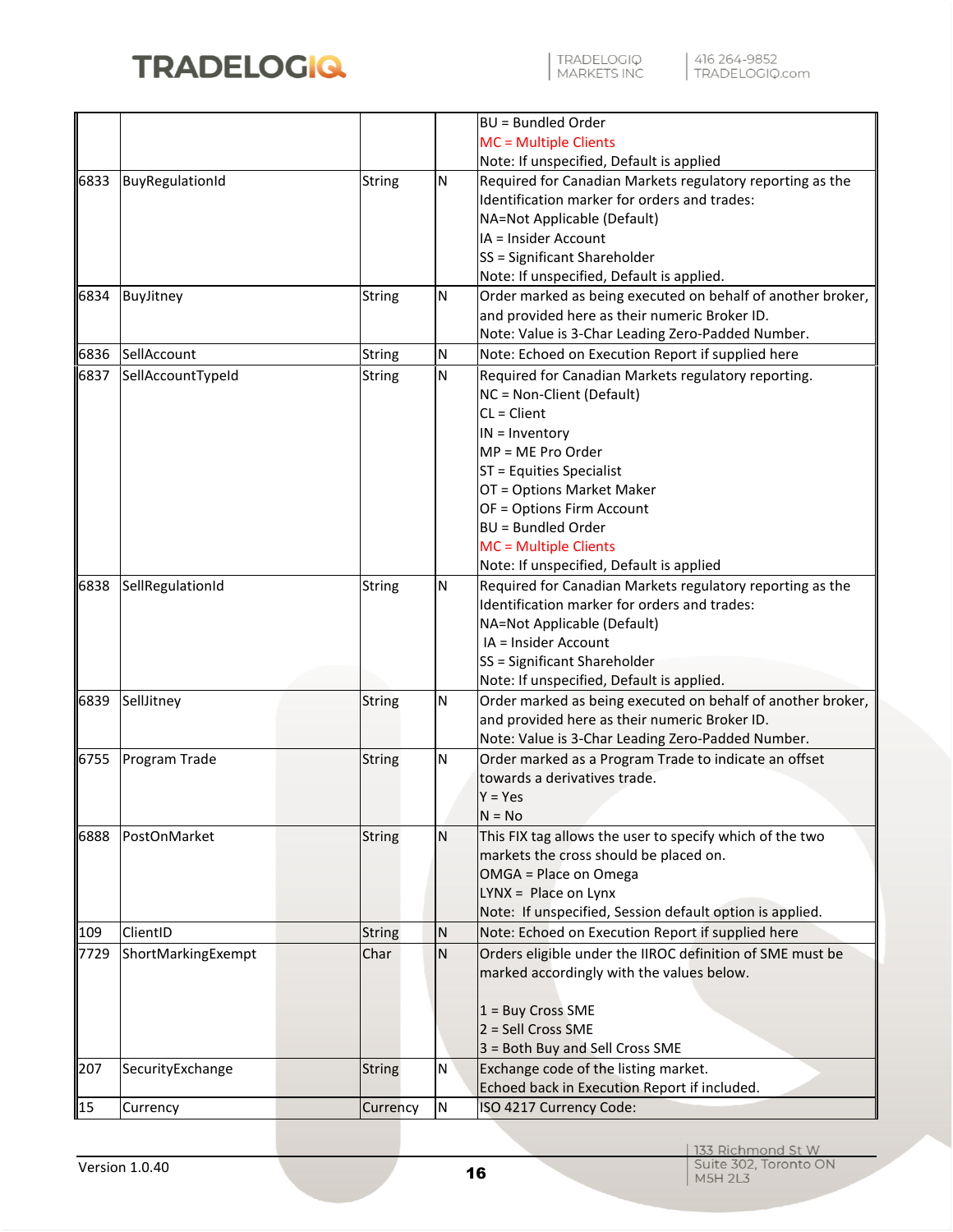

|    |                                           |                        |   | CAD=Canadian Dollar                                                                                                 |  |
|----|-------------------------------------------|------------------------|---|---------------------------------------------------------------------------------------------------------------------|--|
|    |                                           |                        |   | USD=American Dollar                                                                                                 |  |
|    |                                           |                        |   | Note: If unspecified, Symbol trading currency is applied                                                            |  |
| 60 | TransactTime                              | Timestamp <sup>Y</sup> |   | Universal Time Coordinate System (UTC)                                                                              |  |
| 58 | Text                                      | <b>String</b>          | N | Free format character string                                                                                        |  |
|    | 20201 BuyCustomerAccount                  | <b>String</b>          | N | Account number for clients not eligible to obtain                                                                   |  |
|    |                                           |                        |   | an LEI on buy side of cross                                                                                         |  |
|    |                                           |                        |   | 2*20 Alphanumeric                                                                                                   |  |
|    | 20202 SellCustomerAccount                 | <b>String</b>          | N | Account number for clients not eligible to obtain                                                                   |  |
|    |                                           |                        |   | an LEI on sell side of cross                                                                                        |  |
|    |                                           |                        |   | 2*20 Alphanumeric                                                                                                   |  |
|    | 20209 BuyOrderOrigination                 | Int                    | N | Broker/Dealer needs to report, as specified by the customer                                                         |  |
|    |                                           |                        |   | when on buy side of cross                                                                                           |  |
|    |                                           |                        |   | 5 = Order received from a direct access customer (DEA)                                                              |  |
|    |                                           |                        |   | 6 = Order received from a foreign dealer equivalent (FDE)                                                           |  |
|    |                                           |                        |   | 7 = Order received from an execution-only service (OEO)                                                             |  |
|    | 20210 SellOrderOrigination                | Int                    | N | Broker/Dealer needs to report, as specified by the customer                                                         |  |
|    |                                           |                        |   | when on sell side of cross                                                                                          |  |
|    |                                           |                        |   | 5 = Order received from a direct access customer (DEA)<br>6 = Order received from a foreign dealer equivalent (FDE) |  |
|    |                                           |                        |   | 7 = Order received from an execution-only service (OEO)                                                             |  |
|    | 20205 BuyCustomerLEI                      | <b>String</b>          | Ν | LEI for clients eligible to obtain an LEI, including LEI of the                                                     |  |
|    |                                           |                        |   | foreign dealer equivalent when on buy side of cross                                                                 |  |
|    |                                           |                        |   | (Encryption required as set up between client and IIROC)                                                            |  |
|    | 20206 SellCustomerLEI                     | <b>String</b>          | N | LEI for clients eligible to obtain an LEI, including LEI of the                                                     |  |
|    |                                           |                        |   | foreign dealer equivalent when on sell side of cross                                                                |  |
|    |                                           |                        |   | (Encryption required as set up between client and IIROC)                                                            |  |
|    | 20207 BuyBrokerLEI                        | <b>String</b>          | Ν | Non-PO IIROC Dealer Member (Correspondent Broker) on buy                                                            |  |
|    |                                           |                        |   | side of cross                                                                                                       |  |
|    |                                           |                        |   | 1*20 Alphanueric                                                                                                    |  |
|    | 20208 SellBrokerLEI                       | <b>String</b>          | Ν | Non-PO IIROC Dealer Member (Correspondent Broker) on sell                                                           |  |
|    |                                           |                        |   | side of cross                                                                                                       |  |
|    |                                           |                        |   | 1*20 Alphanueric                                                                                                    |  |
|    | 20211 BuyRoutingArrangementIndicator Int  |                        | N | Routing Arrangement Indicator on the buy side of cross                                                              |  |
|    |                                           |                        |   | $0 = No$ routing arrangement in place                                                                               |  |
|    |                                           |                        |   | $1$ = Routing arrangement in place                                                                                  |  |
|    | 20212 SellRoutingArrangementIndicator Int |                        | N | Routing Arrangement Indicator on the sellside of cross                                                              |  |
|    |                                           |                        |   | 0 = No routing arrangement in place                                                                                 |  |
|    |                                           |                        |   | $1$ = Routing arrangement in place                                                                                  |  |
|    | 20203 BuyAlgorithmID                      | <b>String</b>          | N | Unique identifier for the end-client (orders automatically                                                          |  |
|    |                                           |                        |   | generated on a predetermined basis) on the buy side of cross                                                        |  |
|    |                                           |                        |   | 2*20 Alphanumeric                                                                                                   |  |
|    | 20204 SellAlgorithmID                     | <b>String</b>          | N | Unique identifier for the end-client (orders automatically                                                          |  |
|    |                                           |                        |   | generated on a predetermined basis) on the sell side of cross                                                       |  |
|    |                                           |                        |   | 2*20 Alphanumeric                                                                                                   |  |
|    | <b>Standard Trailer</b>                   |                        | Y |                                                                                                                     |  |
|    |                                           |                        |   |                                                                                                                     |  |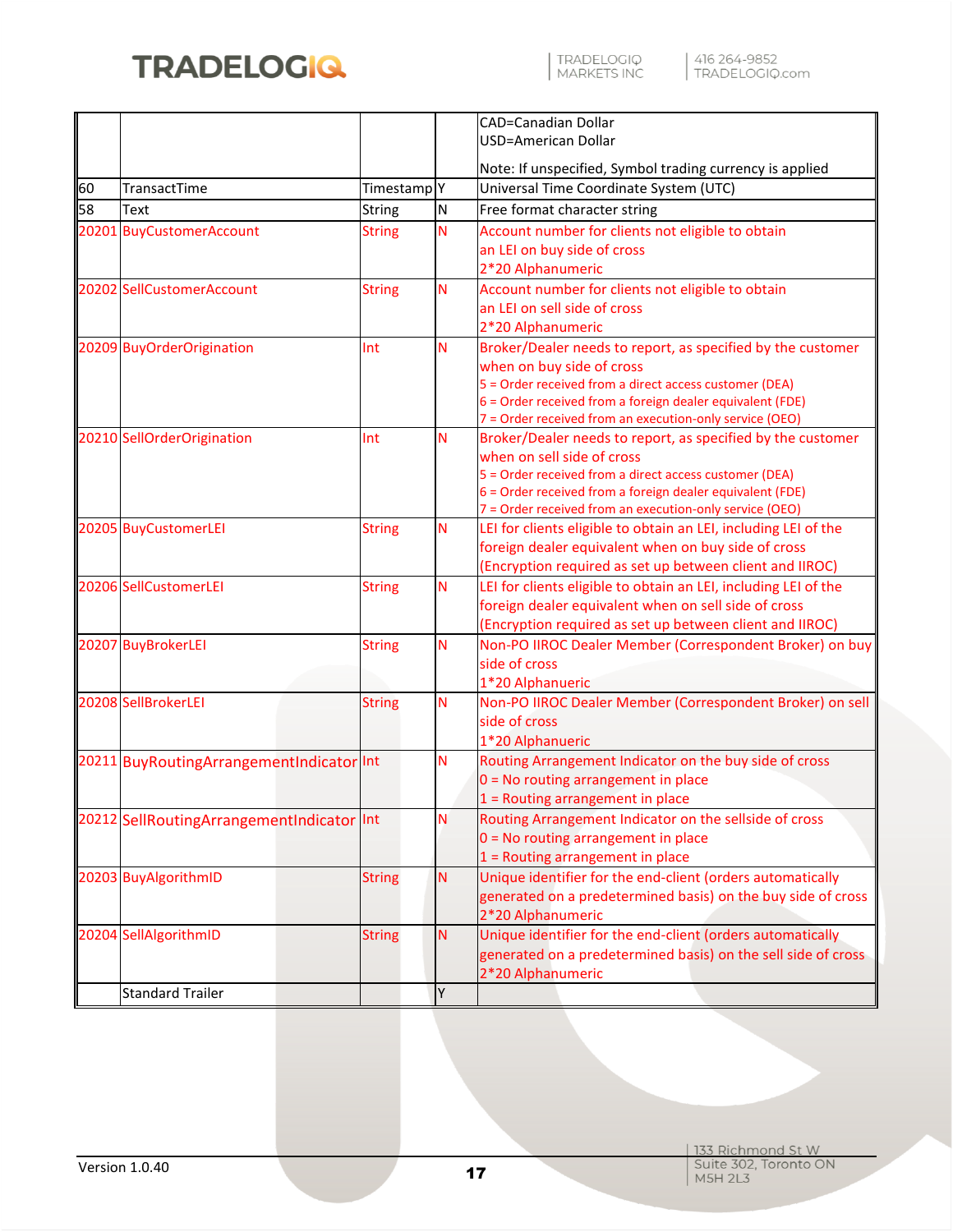#### <span id="page-18-0"></span>**Order Status Request**

The client can retrieve the current status of an order with this request. Omega ATS or Lynx ATS will send an Execution Report message referencing ClOrdID with ExecTransType = 3 (Status) and OrdStatus indicating the current status of the order.

If the ClOrdID cannot be found TAG 103 OrdRejReason = 1 (Unknown Order)

The Execution Report OrdStatus will be one of the following:

|                 | <b>OrdStatus</b>            |
|-----------------|-----------------------------|
| Open            | 0 (NEW) Partial 1 (PARTIAL) |
| Filled          | $2$ (FILL)                  |
| Done For Day    | 3(DFD)                      |
| Canceled        | 4 (CANCELED)                |
| Replaced        | 5 (REPLACED)                |
| Pending Cxl     | 6 (PENDING CANCEL)          |
| Rejected        | 8 (REJECTED)                |
| Pending Cxl/Rpl | E (PENDING CANCEL/REPLACE)  |
|                 |                             |

#### **Order Status Request**

| Tag | <b>Field Name</b>       | <b>Data Type</b> | <b>Reg'd</b> | <b>Comments</b>   |
|-----|-------------------------|------------------|--------------|-------------------|
|     | Standard Header         |                  |              | $MsgType = H$     |
| 11  | <b>ClOrdID</b>          | <b>String</b>    |              | Order id (unique) |
| 54  | Side                    | Char             |              | Side of order:    |
|     |                         |                  |              | $1 = \text{Buy}$  |
|     |                         |                  |              | $2 =$ Sell        |
|     |                         |                  |              | $5 =$ Short Sell  |
| 55  | Symbol                  | <b>String</b>    |              | Ticker symbol     |
|     | <b>Standard Trailer</b> |                  |              |                   |

#### <span id="page-18-1"></span>**Execution Reports**

The execution report message will be used to confirm the receipt of an order, changes to an existing order, reject an order request, fill, and/or busted messages. Execution messages are also sent in response to order status requests.

#### TRANSACTION TYPES TAG

The four transaction types (ExecTransType) are:

**0** (New) types indicate that the message represents a new order, a status change of an order, or a new fill against an existing order.

**1** (Cancel) types indicate that an execution (partial or fill) has been busted.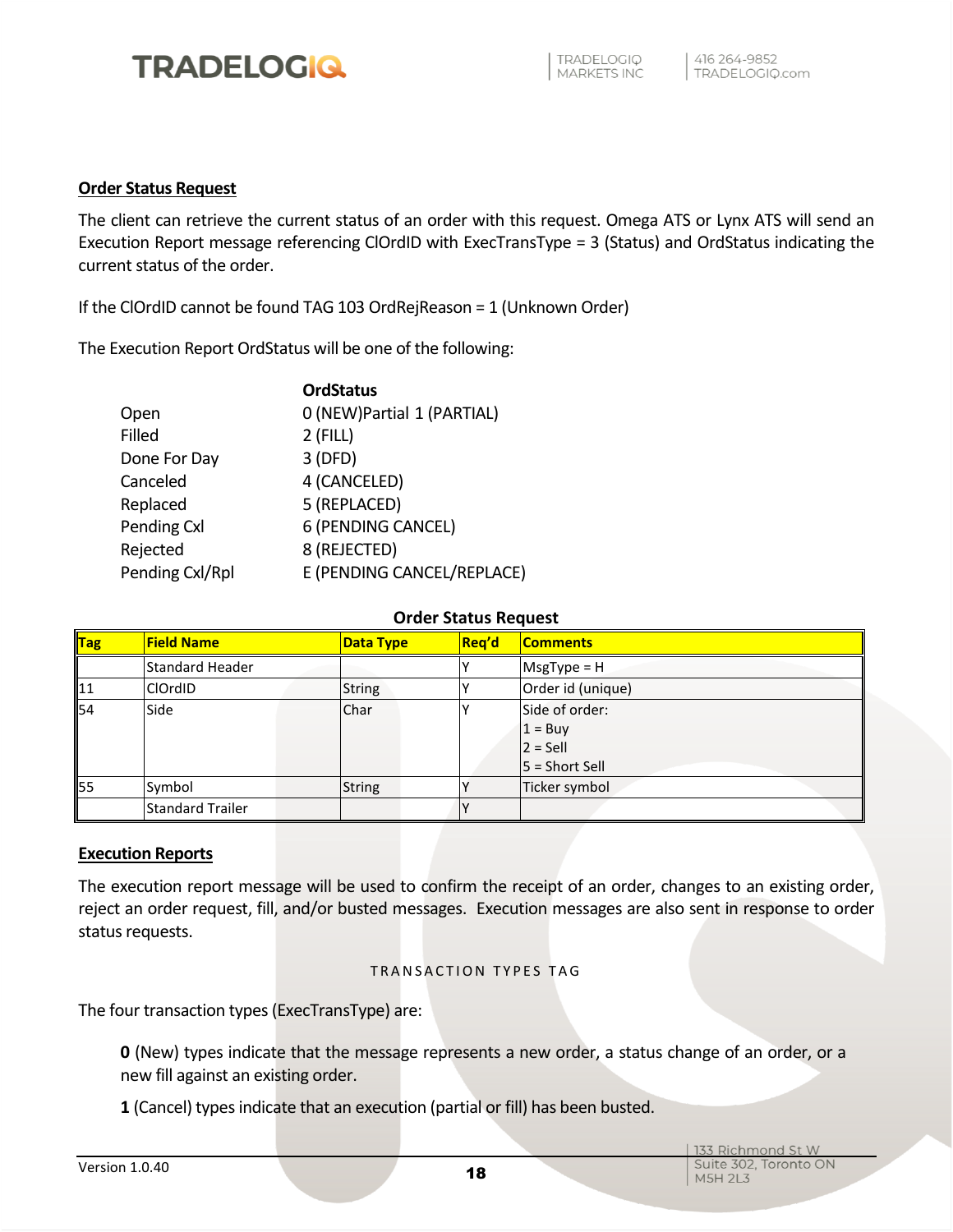**2** (Correct) types indicate details of an execution have been corrected.

**3** (Status) types indicate the Execution Report is in response to an Order Status Request.

#### ORDER STATUS TAG

The order status can be determined by examining the ExecTransType and OrdStatus tags. The nine possible order statuses are:

| Confirm on New Order - Single  | <b>ExecTransType</b><br>$0$ (NEW) | <b>OrdStatus</b><br>$0$ (NEW) |
|--------------------------------|-----------------------------------|-------------------------------|
| Execution on an order          | $0$ (NEW)                         | 1 or 2 (PARTIAL or FILL)      |
| <b>Confirmation on Cancel</b>  | $0$ (NEW)                         | 4 (CANCELED)                  |
| Confirmation on Cancel/Replace | $0$ (NEW)                         | 5 (REPLACED)                  |
| ACK on Cancel                  | $0$ (NEW)                         | 6 (PENDING CANCEL)            |
| Reject on an Order:            | $0$ (NEW)                         | 8 (REJECTED)                  |
| <b>ACK on Cancel/Replace</b>   | $0$ (NEW)                         | E (PENDING CXL/RPL)           |
| <b>Busted Execution</b>        | 1 (CANCEL)                        | 1 or 2 (PARTIAL or FILL)      |
| <b>Corrected Execution</b>     | 2 (CORRECT)                       | 1 or 2 (PARTIAL or FILL)      |

Note: The ExecTransType in the response to an Order Status Request will always be a 3. An Order Status Request cannot be used to determine if an execution has been busted or corrected. See Order Status Request for possible responses.

|     | <b>Execution Reports</b> |                  |                       |                                                                                                                  |  |  |  |
|-----|--------------------------|------------------|-----------------------|------------------------------------------------------------------------------------------------------------------|--|--|--|
| Tag | <b>Field Name</b>        | <b>Data Type</b> | d to<br><b>Client</b> | <b>Delivere Comments</b>                                                                                         |  |  |  |
|     | <b>Standard Header</b>   |                  |                       | $MsgType = 8$                                                                                                    |  |  |  |
| 11  | <b>ClOrdID</b>           | <b>String</b>    | γ                     | Unique order ID                                                                                                  |  |  |  |
| 17  | ExecID                   | <b>String</b>    |                       | Omega assigned execution identifier                                                                              |  |  |  |
| 19  | ExecRefID                | <b>String</b>    | IN                    | Required for Cancel and Correct ExecTransType<br>messages, referencing the affected ExecID                       |  |  |  |
| 76  | ExecBroker               | <b>String</b>    |                       | Used for firm identification in third-party transactions.<br>If no third party, then the ID of the primary firm. |  |  |  |
| 375 | ContraBroker             | <b>String</b>    | IN                    | Used to identify the contra broker on fills. This tag will<br>be missing if the contra is anonymous.             |  |  |  |
| 41  | OrigClOrdID              | <b>String</b>    | IN                    | Original Order ID being cancelled                                                                                |  |  |  |
| 30  | LastMkt                  | <b>String</b>    | IN                    | <b>Market Execution of last fills:</b><br>Alpha<br>- XATS<br>Nasdaq CXC- CHIC                                    |  |  |  |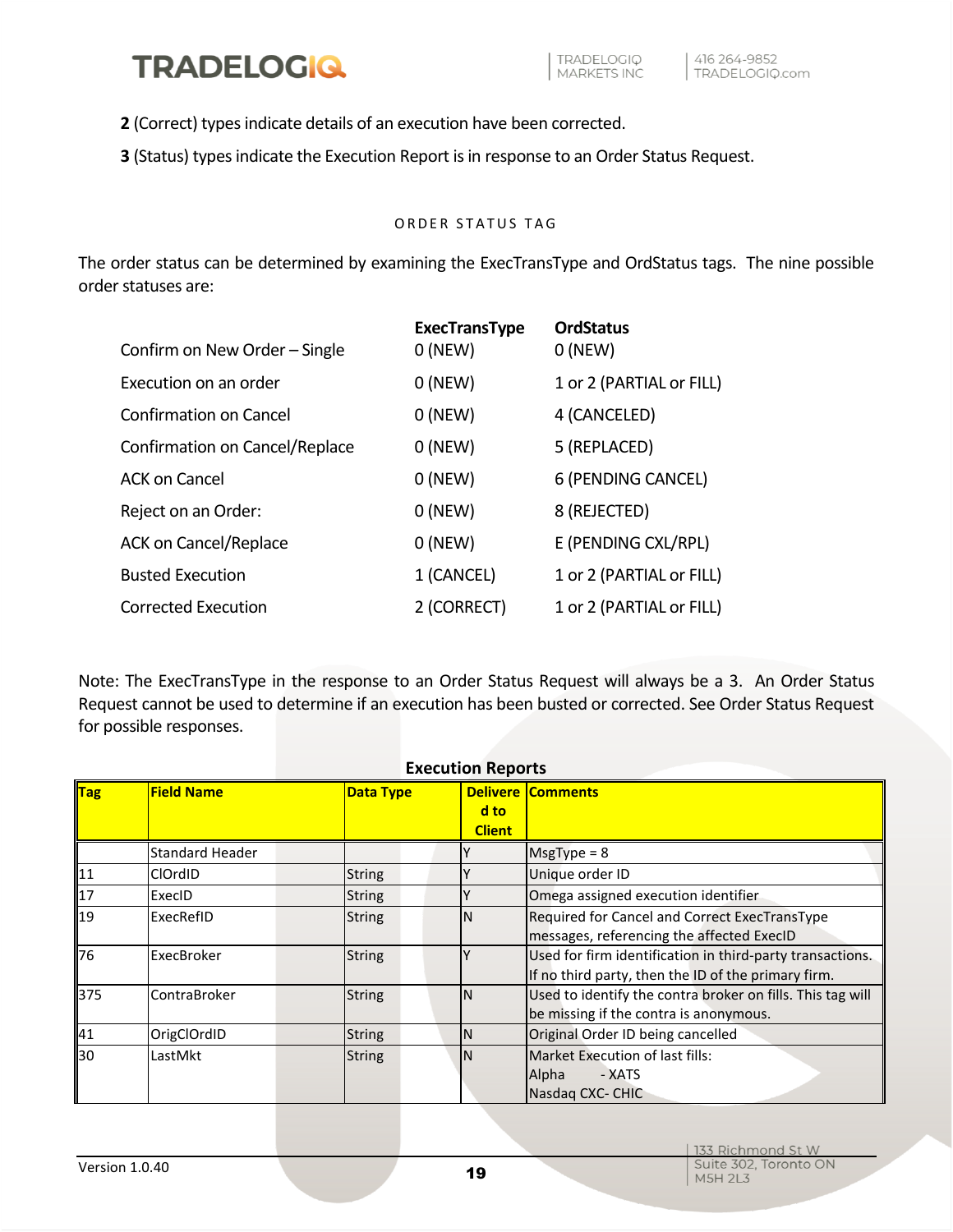|      |                            |               |              | CX <sub>2</sub><br>- XCX2<br>- LYNX<br>Lynx<br>Omega<br>- OMGA                                      |
|------|----------------------------|---------------|--------------|-----------------------------------------------------------------------------------------------------|
|      |                            |               |              | <b>CSE</b><br>- PURE                                                                                |
|      |                            |               | Υ            | TSX/V<br>- XTSE                                                                                     |
| 21   | HandInst                   | Char          |              | Values:<br>$1$ = Private AutoEx, no broker intervention                                             |
| 6820 | Protection                 | Char          | N            | Echoed back if supplied                                                                             |
| 6821 | ProtectionPriceImprovement | Char          | N            | Echoed back if supplied                                                                             |
| 7729 | ShortMarkingExempt         | Char          | N            | Echoed back if supplied                                                                             |
| 7713 | NoTradeFeat                | <b>String</b> | N            | Echoed back if supplied                                                                             |
| 7714 | NoTradeKey                 | <b>String</b> | N            | Echoed back if supplied                                                                             |
| 7715 | NoTradeOrderNum            | <b>String</b> | N            | This value contains the OSI assigned Order Number of                                                |
|      |                            |               |              | the order that caused a Self Trade Conflict.                                                        |
| 7716 | NoTradeVol                 | Int           | N            | Volume of the prevented trade                                                                       |
| 7717 | <b>NoTradePrice</b>        | Price         | N            | Price of the prevented trade                                                                        |
| 7733 | SelfTrade                  | Char          | N            | This tag is sent when a trade is suppressed from tape.                                              |
|      |                            |               |              | Y = Suppressed trade                                                                                |
| 6776 | UMIRInventoryMatchFlag     | String        | N            | Optional tag will be delivered with a value of 'Y' when<br>an order from the same Broker with       |
|      |                            |               |              | UMIRAccountTypeId equal to 'CL' matches against                                                     |
|      |                            |               |              | another order of the Broker's where                                                                 |
|      |                            |               |              | UMIRAccountTypeId value is 'IN' to indicate the                                                     |
|      |                            |               |              | execution shares apply to Inventory.                                                                |
| 6750 | UMIRAccountTypeId          | String        | N            | Required for Canadian Markets regulatory reporting.<br>NC = Non-Client (Default)                    |
|      |                            |               |              | $CL = Client$                                                                                       |
|      |                            |               |              | $IN = Inventory$                                                                                    |
|      |                            |               |              | MP = ME Pro Order                                                                                   |
|      |                            |               |              | ST = Equities Specialist                                                                            |
|      |                            |               |              | OT = Options Market Maker                                                                           |
|      |                            |               |              | OF = Options Firm Account                                                                           |
|      |                            |               |              | <b>BU = Bundled Order</b>                                                                           |
|      |                            |               |              | <b>MC= Multiple Clients</b>                                                                         |
| 6751 | UMIRUserId                 |               | Υ            | Note: If unspecified, Default is applied                                                            |
|      |                            | <b>String</b> |              | Required for Canadian Markets regulatory reporting,<br>the trading system's user id for the trader. |
| 6757 | <b>UMIRJitney</b>          | <b>String</b> | $\mathsf{N}$ | Order marked as being executed on behalf of another                                                 |
|      |                            |               |              | broker, and provided here as their numeric Broker ID.                                               |
|      |                            |               |              | Note: Value is 3-Char Leading Zero-Padded Number.                                                   |
| 6761 | Anonymous                  | Char          | N            | Echoed back to indicate if order is anonymous.                                                      |
| 6763 | UMIRRegulationId           | <b>String</b> | N            | Echoed back if supplied.                                                                            |
| 6777 | Wash Trade                 | <b>String</b> | N            | Sent back to indicate a wash trade.                                                                 |
| 6791 | <b>UMIRBypass</b>          | Char          | ${\sf N}$    | Echoed back to indicate if order is marked to bypass                                                |
|      |                            |               |              | hidden liquidity.                                                                                   |
| 6755 | Program Trade              | <b>String</b> | ${\sf N}$    | Echoed back if order was inputted as a Program                                                      |
|      |                            |               |              | Trade.                                                                                              |
| 6888 | PostOnMarket               | <b>String</b> | $\mathsf{N}$ | Echoed back if order was inputted with a preferred                                                  |
|      |                            |               |              | posting destination.                                                                                |
| 9730 | TradeLiquidityIndicator    | Char          | N            | Always sent and only valid when LastShares is non-zero                                              |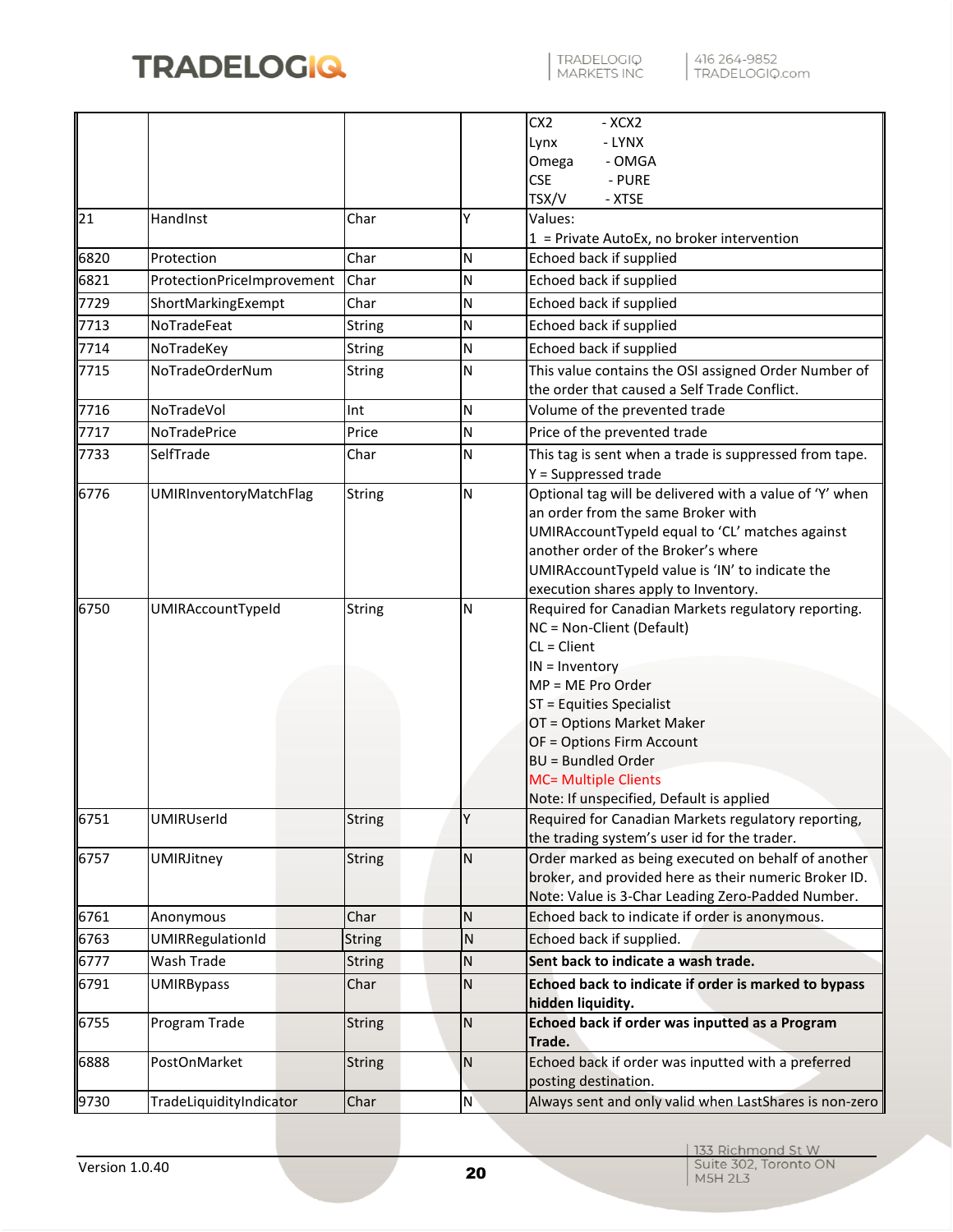

|             |                  |               |           | and not a cross. This is used to indicate if the shares<br>executed added or removed liquidity from the market:<br>A = Added liquidity<br>$R =$ Removed liquidity<br>*Routed trades will contain possible values from other<br>marketplace |
|-------------|------------------|---------------|-----------|--------------------------------------------------------------------------------------------------------------------------------------------------------------------------------------------------------------------------------------------|
| 20          | ExecTransType    | Char          | Υ         | $0 = New$<br>$1 =$ Cancel<br>$2 = Correct$<br>$3 = Status$                                                                                                                                                                                 |
| 39          | OrderStatus      | Char          | Υ         | $0 = New$<br>$1$ = Partially filled<br>$2 =$ Filled<br>$3 =$ Done for day<br>$4 =$ Canceled<br>$5 = Replaced$<br>6 = Pending cancel/replace<br>$8 =$ Rejected<br>$9 =$ Suspended                                                           |
| 150         | ExecType         | Char          | Υ         | $0 = New$<br>$1$ = Partially filled<br>$2 =$ Filled<br>$3 =$ Done for day<br>$4 =$ Canceled<br>$5 = Replaced$<br>$6$ = Pending cancel/replace<br>$8 =$ Rejected<br>9 = Suspended<br>$D =$ Restatement<br>$E =$ Pending Replace             |
| 37          | OrderID          | <b>String</b> | Υ         | Omega assigned order reference identifier                                                                                                                                                                                                  |
| $\mathbf 1$ | Account          | <b>String</b> | N         | Account if destination firm requires.<br>Note: Echoed on Execution Report if supplied in New<br>Order-Single request                                                                                                                       |
| 109         | ClientID         | <b>String</b> | N         | Sending client's ID - will be used for block or institution<br>order Note: Echoed on Execution Report if supplied in<br>New Order-Single request                                                                                           |
| 54          | Side             | Char          | Y         | Side of order:<br>$1 = Buy$<br>$2 =$ Sell<br>$5 = Short Sell$                                                                                                                                                                              |
| 55          | Symbol           | <b>String</b> | Y         | Ticker symbol                                                                                                                                                                                                                              |
| 207         | SecurityExchange | <b>String</b> | N         | Exchange code of the listing market.<br>Echoed back in Execution Report if included.<br>$TO = TSX$<br>TV = Venture Exchange<br>$CN = CSE$                                                                                                  |
| 22          | <b>IDSource</b>  | <b>String</b> | <b>N</b>  | Identifies class of alternative SecurityID<br>$1 = CUSIP$                                                                                                                                                                                  |
| 48          | SecurityID       | <b>String</b> | ${\sf N}$ | CUSIP identifier of the security                                                                                                                                                                                                           |
| 12          | Commission       | <b>String</b> | ${\sf N}$ | Displays the per share rate for the execution. Rebates                                                                                                                                                                                     |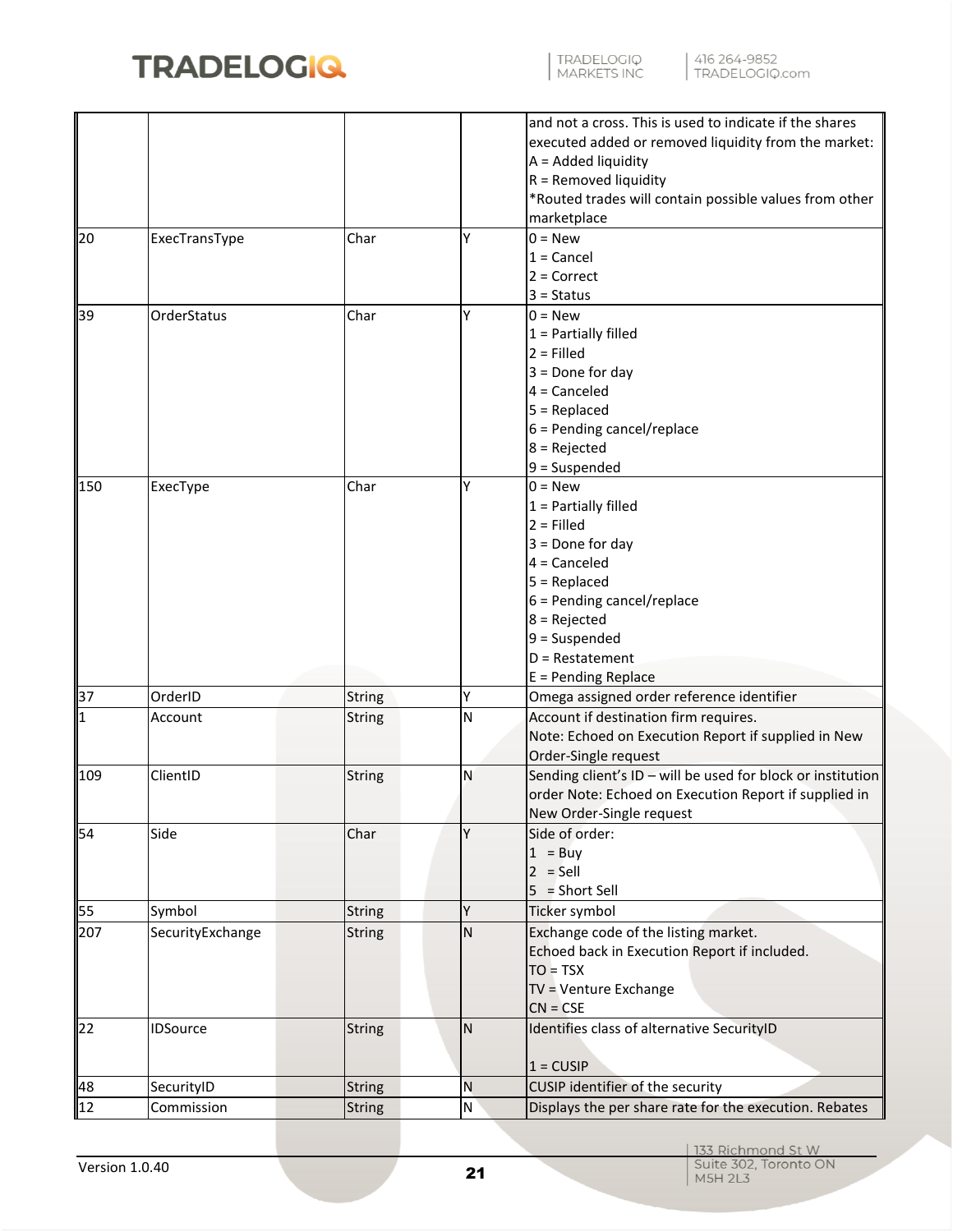

|      |                        |               |           | will be displayed as a negative number and charges will     |
|------|------------------------|---------------|-----------|-------------------------------------------------------------|
|      |                        |               |           | be displayed as a positive number.                          |
| 13   | CommType               | Char          | N         | $1 = per share$                                             |
| 38   | OrderQty               | Int           | Υ         | Number of shares                                            |
| 40   | OrdType                | Char          | Υ         | Order Type:                                                 |
|      |                        |               |           | $2 = Limit$                                                 |
|      |                        |               |           | $P = P$ egged                                               |
| 15   | Currency               | Char          | Υ         | ISO 4217 Currency Code:                                     |
|      |                        |               |           | CAD = Canadian Dollar                                       |
|      |                        |               |           | USD=American Dollar                                         |
|      |                        |               |           | Note: If unspecified in the New Order-Single Request,       |
|      |                        |               |           | Symbol trading currency will have been applied              |
| 44   | Price                  | Price         | Υ         | Limit price (Price per share).                              |
| 59   | TimeInForce            | Char          | Υ         | Specifies duration of order:                                |
|      |                        |               |           | $0 = Day (Default)$                                         |
|      |                        |               |           | 3 = Immediate or Cancel                                     |
|      |                        |               |           | $4 =$ Fill or Kill                                          |
|      |                        |               |           | Note: If unspecified in the New Order-Single Request,       |
|      |                        |               |           | Default will have been applied                              |
| 111  | MaxFloor               | Int           | N         | Maximum number of shares within an order to be              |
|      |                        |               |           | displayed on the exchange floor at any given time.          |
| 103  | OrdRejReason           | Char          | N         | Valid value:                                                |
|      |                        |               |           | 0=Broker/Exchange option                                    |
|      |                        |               |           | $1 =$ unknown symbol                                        |
|      |                        |               |           | 2 = Exchange closed                                         |
|      |                        |               |           | 5 = Unknown Order                                           |
|      |                        |               |           | 6 = Duplicate Order (e.g. dupe ClOrdID)                     |
| 18   | ExecInst               | Char          | N         | Instructions for order handling on exchange trading         |
|      |                        |               |           | floor.<br>(zero) = Post on Offer                            |
|      |                        |               |           | $9 = Post$ on Bid                                           |
|      |                        |               |           | $G = All or none$                                           |
|      |                        |               |           | M = Mid-Point Peg                                           |
| 60   | TransactTime           | Timestamp     | Υ         | Universal Time Coordinate System (UTC)                      |
|      |                        |               |           |                                                             |
| 32   | LastShares             | Int           | N         | Qty of shares last bought / sold on this order.             |
| 31   | LastPx                 | Price         | ${\sf N}$ | Price of last fill.                                         |
| 14   | CumQty                 | Int           | Υ         | Cumulative Qty. Total number of shares filled.              |
| 6    | AvgPx                  | Price         | Υ         | Average price of CumQty shares                              |
| 198  | SecondaryOrderID       | <b>String</b> | Υ         | Assigned by the party which accepts the order. Can be       |
|      |                        |               |           | used to provide the OrderID used by an exchange or          |
|      |                        |               |           | executing system.                                           |
| 151  | LeavesQty              | Int           | Υ         | Shares open for further execution                           |
| 58   | Text                   | <b>String</b> | ${\sf N}$ | Free format character string                                |
| 8025 | <b>CustomerAcoount</b> | <b>String</b> | N         | Account number for clients not eligible to obtain           |
|      |                        |               |           | an LEI                                                      |
| 1724 | OrderOrigination       | Int           | N         | Broker/Dealer needs to report, as specified by the          |
|      |                        |               |           | customer.                                                   |
|      |                        |               |           | 5 = Order received from a direct access customer (DEA)      |
|      |                        |               |           | 6 = Order received from a foreign dealer equivalent (FDE)   |
|      |                        |               |           | 7 = Order received from an execution-only                   |
| 8027 | <b>CustomerLEI</b>     | <b>String</b> | N         | LEI for clients eligible to obtain an LEI, including LEI of |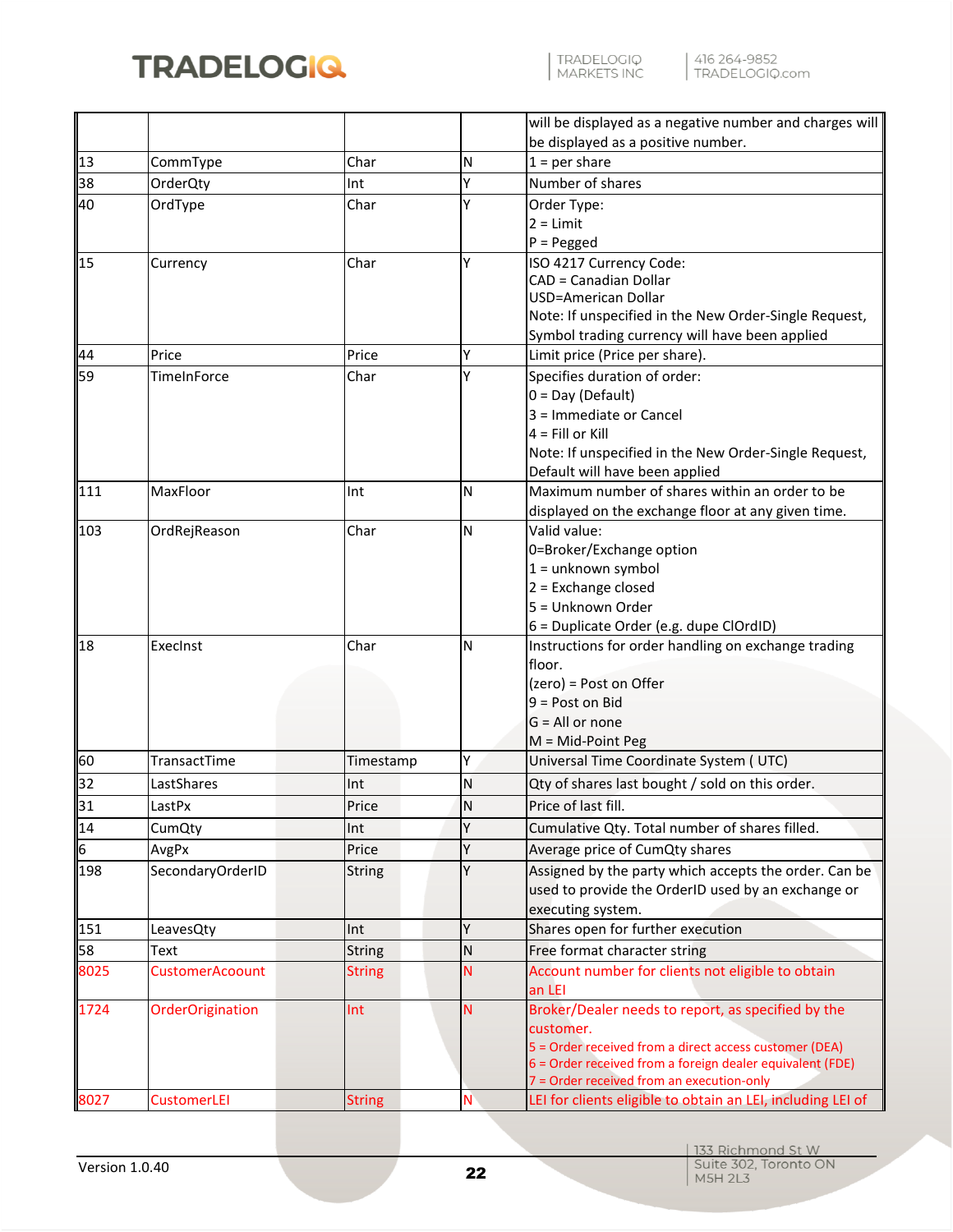

| TRADELOGIQ<br>| MARKETS INC

|                    |                                 |               |  |           | the foreign dealer equivalent (Encryption required as |  |  |  |  |  |
|--------------------|---------------------------------|---------------|--|-----------|-------------------------------------------------------|--|--|--|--|--|
|                    |                                 |               |  |           | set up between client and IIROC)                      |  |  |  |  |  |
| 8028               | <b>BrokerLEI</b>                | <b>String</b> |  | N         | Non-PO IIROC Dealer Member (Correspondent Broker)     |  |  |  |  |  |
| 2883               | RoutingArrangementIndicator Int |               |  | N         | <b>Routing Arrangement Indicator</b>                  |  |  |  |  |  |
|                    |                                 |               |  |           | 0 = No routing arrangement in place                   |  |  |  |  |  |
|                    |                                 |               |  |           | $1 =$ Routing arrangement in place                    |  |  |  |  |  |
| 8026               | AlgorithmId                     | <b>String</b> |  | N         | Unique identifier for the end-client (orders          |  |  |  |  |  |
|                    |                                 |               |  |           | automatically generated on a predetermined basis)     |  |  |  |  |  |
|                    |                                 |               |  |           |                                                       |  |  |  |  |  |
| <b>For Crosses</b> |                                 |               |  |           |                                                       |  |  |  |  |  |
| 54                 | Side                            | Char          |  | Y         | Side of order:                                        |  |  |  |  |  |
|                    |                                 |               |  |           | $8 = Cross$                                           |  |  |  |  |  |
|                    |                                 |               |  |           | $9$ = Cross Short                                     |  |  |  |  |  |
| 6773               | Cross Type                      | Char          |  | Υ         | $l = Internal$                                        |  |  |  |  |  |
|                    |                                 |               |  |           | D = Derivative Cross                                  |  |  |  |  |  |
|                    |                                 |               |  |           | $M = Intentional (default)$                           |  |  |  |  |  |
| 7729               | ShortMarkingExempt              | Char          |  | N         | Echoed back if supplied                               |  |  |  |  |  |
| 6831               | BuyAccount                      | <b>String</b> |  | N         | Note: Echoed on Execution Report if supplied here     |  |  |  |  |  |
| 6832               | BuyAccountTypeId                | <b>String</b> |  | N         | Required for Canadian Markets regulatory reporting.   |  |  |  |  |  |
|                    |                                 |               |  |           | NC = Non-Client (Default)                             |  |  |  |  |  |
|                    |                                 |               |  |           | $CL = Client$                                         |  |  |  |  |  |
|                    |                                 |               |  |           | $IN = Inventory$                                      |  |  |  |  |  |
|                    |                                 |               |  |           | MP = ME Pro Order                                     |  |  |  |  |  |
|                    |                                 |               |  |           | ST = Equities Specialist                              |  |  |  |  |  |
|                    |                                 |               |  |           | OT = Options Market Maker                             |  |  |  |  |  |
|                    |                                 |               |  |           | OF = Options Firm Account                             |  |  |  |  |  |
|                    |                                 |               |  |           | <b>BU = Bundled Order</b>                             |  |  |  |  |  |
|                    |                                 |               |  |           | MC = Multiple Clients                                 |  |  |  |  |  |
|                    |                                 |               |  |           | Note: If unspecified, Default is applied              |  |  |  |  |  |
| 6833               | BuyRegulationId                 | <b>String</b> |  | N         | Required for Canadian Markets regulatory reporting as |  |  |  |  |  |
|                    |                                 |               |  |           | the Identification marker for orders and trades:      |  |  |  |  |  |
|                    |                                 |               |  |           | NA=Not applicable (Default)                           |  |  |  |  |  |
|                    |                                 |               |  |           | IA = Insider Account                                  |  |  |  |  |  |
|                    |                                 |               |  |           |                                                       |  |  |  |  |  |
|                    |                                 |               |  |           | SS = Significant Shareholder                          |  |  |  |  |  |
|                    |                                 |               |  |           | Note: If unspecified, Default is applied.             |  |  |  |  |  |
| 6834               | BuyJitney                       | <b>String</b> |  | ${\sf N}$ | Order marked as being executed on behalf of another   |  |  |  |  |  |
|                    |                                 |               |  |           | broker, and provided here as their numeric Broker ID. |  |  |  |  |  |
|                    |                                 |               |  |           | Note: Value is 3-Char Leading Zero-Padded Number.     |  |  |  |  |  |
| 6836               | SellAccount                     | <b>String</b> |  | ${\sf N}$ | Note: Echoed on Execution Report if supplied here     |  |  |  |  |  |
| 6837               | SellAccountTypeId               | <b>String</b> |  | ${\sf N}$ | Required for Canadian Markets regulatory reporting.   |  |  |  |  |  |
|                    |                                 |               |  |           | NC = Non-Client (Default)                             |  |  |  |  |  |
|                    |                                 |               |  |           | CL = Client                                           |  |  |  |  |  |
|                    |                                 |               |  |           | $IN =$ Inventory                                      |  |  |  |  |  |
|                    |                                 |               |  |           | MP = ME Pro Order                                     |  |  |  |  |  |
|                    |                                 |               |  |           | ST = Equities Specialist                              |  |  |  |  |  |
|                    |                                 |               |  |           | OT = Options Market Maker                             |  |  |  |  |  |
|                    |                                 |               |  |           | OF = Options Firm Account                             |  |  |  |  |  |
|                    |                                 |               |  |           | <b>BU = Bundled Order</b>                             |  |  |  |  |  |
|                    |                                 |               |  |           | MC = Multiple Clients                                 |  |  |  |  |  |
|                    |                                 |               |  |           | Note: If unspecified, Default is applied              |  |  |  |  |  |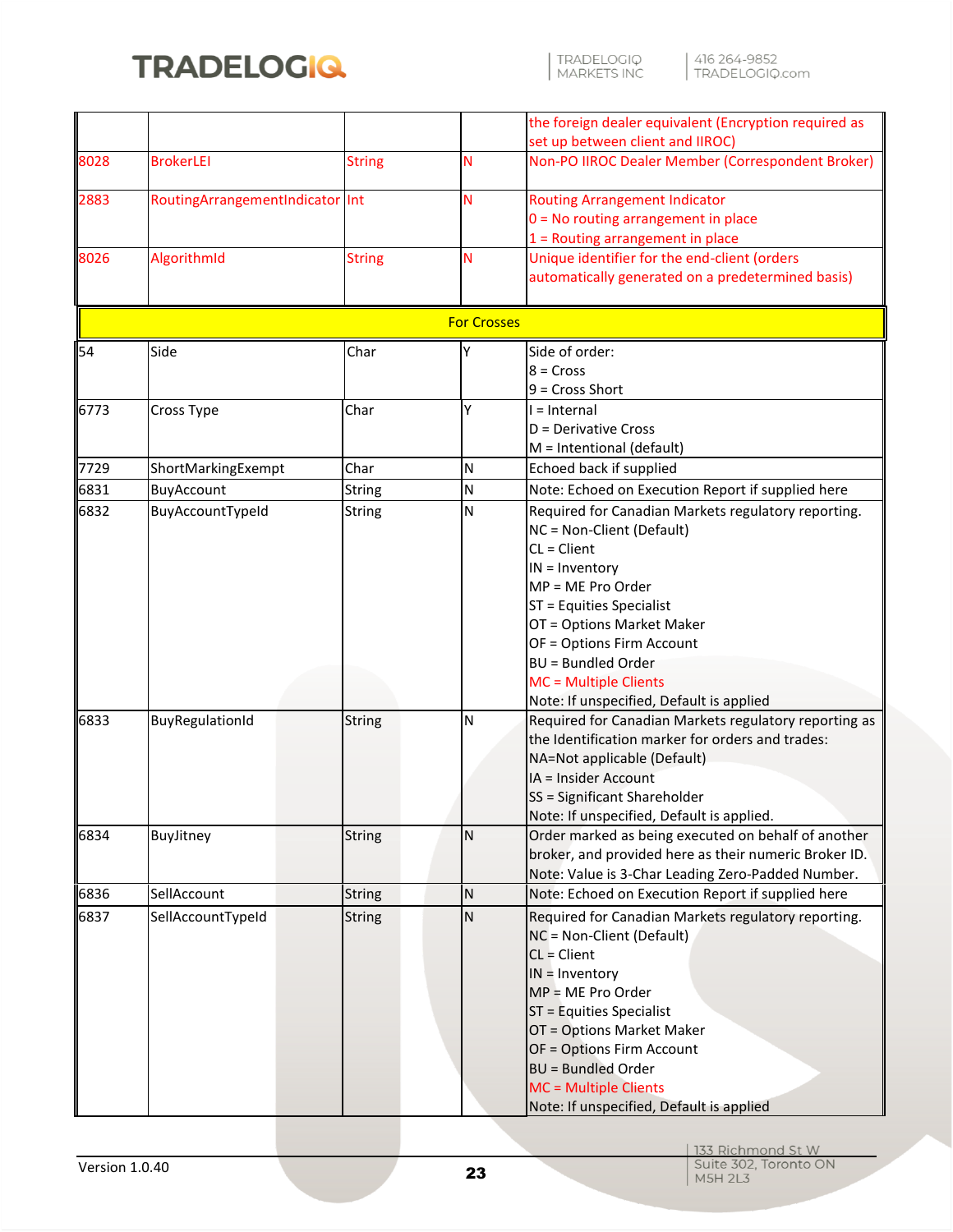

TRADELOGIO **MARKETS INC** 

| 6838 | SellRegulationId | <b>String</b> | N | Required for Canadian Markets regulatory reporting as<br>the Identification marker for orders and trades:<br>NA=Not applicable (Default)<br>IA = Insider Account<br><b>SS</b> = Significant Shareholder<br>Note: If unspecified, Default is applied. |
|------|------------------|---------------|---|------------------------------------------------------------------------------------------------------------------------------------------------------------------------------------------------------------------------------------------------------|
| 6839 | SellJitney       | <b>String</b> | N | Order marked as being executed on behalf of another<br>broker, and provided here as their numeric Broker ID.<br>Note: Value is 3-Char Leading Zero-Padded Number.                                                                                    |

Notes:

- Fields with Delivered to Client marked here with "N" may or may not be returned to the client, depending on whether the field has a Default value applied or the client supplies a value for the field. In the cases where either of the two are true (i.e. field has Default value or value supplied by the client) then the field and its value will be Delivered to the Client in the Execution Report.
- <span id="page-24-0"></span>• Cross order will now have 2 Execution Report upon submission as oppose to single execution report previously. First execution report will denoted be status = NEW and followed by  $2^{nd}$  Execution Report with status = Fill

### Addendum A

#### <span id="page-24-1"></span>**FIX and the transport layer: TCP/IP**

In order for a FIX client to interact with a server, it obviously must send and receive data. With the FIX Gateway, data is communicated using TCP/IP, specifically the TCP protocol for an end-to-end stream oriented connection.

#### <span id="page-24-2"></span>**What is TCP/IP?**

TCP/IP is the standard protocol used in the Internet, as well as used within many corporations for the information technology infrastructure. Originally developed in the late 1960's and early 1970's for the United States Department of Defense, the protocol evolved largely in the academic world until the late 1980's. As the UNIX operating system grew in commercial use (from vendors such as Sun Microsystems, Hewlett-Packard and IBM), TCP/IP began to establish itself as a standard. With the explosion of the Internet, as well as dramatically increased construction of Intranets within corporations, TCP/IP has become the de-facto networking standard for private and public networks throughout much of the world. TCP/IP is actually comprised of 4 protocols: IP, ICMP, UDP and TCPIP, or Internet Protocol, is a network layer protocol (it sits at layer 3 in the Seven Layer model). It is a data-gram based protocol, with best effort delivery of data. It is only as reliable as the link layer (PPP, Ethernet, FDDI), and depends on transport layer protocols to provide reliable data delivery.

ICMP, or Internet Control Message Protocol, is used for testing and discovery at layer 3. ICMP is basically IP's internal network management protocol and is not intended for use by applications. Two well known exceptions are the ping and traceroute diagnostic utilities:

UDP, User Datagram Protocol (UDP) provides an unreliable packetized data transfer service between endpoints on an internet or network. UDP depends on IP to move packets around the network on its behalf. UDP does not guarantee to actually deliver the data to the destination, nor does it guarantee that data packets will be delivered to the destination in the order in which they were sent by the source

TCP, Transmission Control Protocol provides a reliable byte-stream transfer service between two endpoints on an internet or network. TCP depends on IP to move packets around the network on its behalf. IP is inherently unreliable, so TCP protects against data loss, data corruption, packet reordering and data duplication by adding checksums and sequence numbers to transmitted data and, on the receiving side, sending back packets that acknowledge the receipt of data.